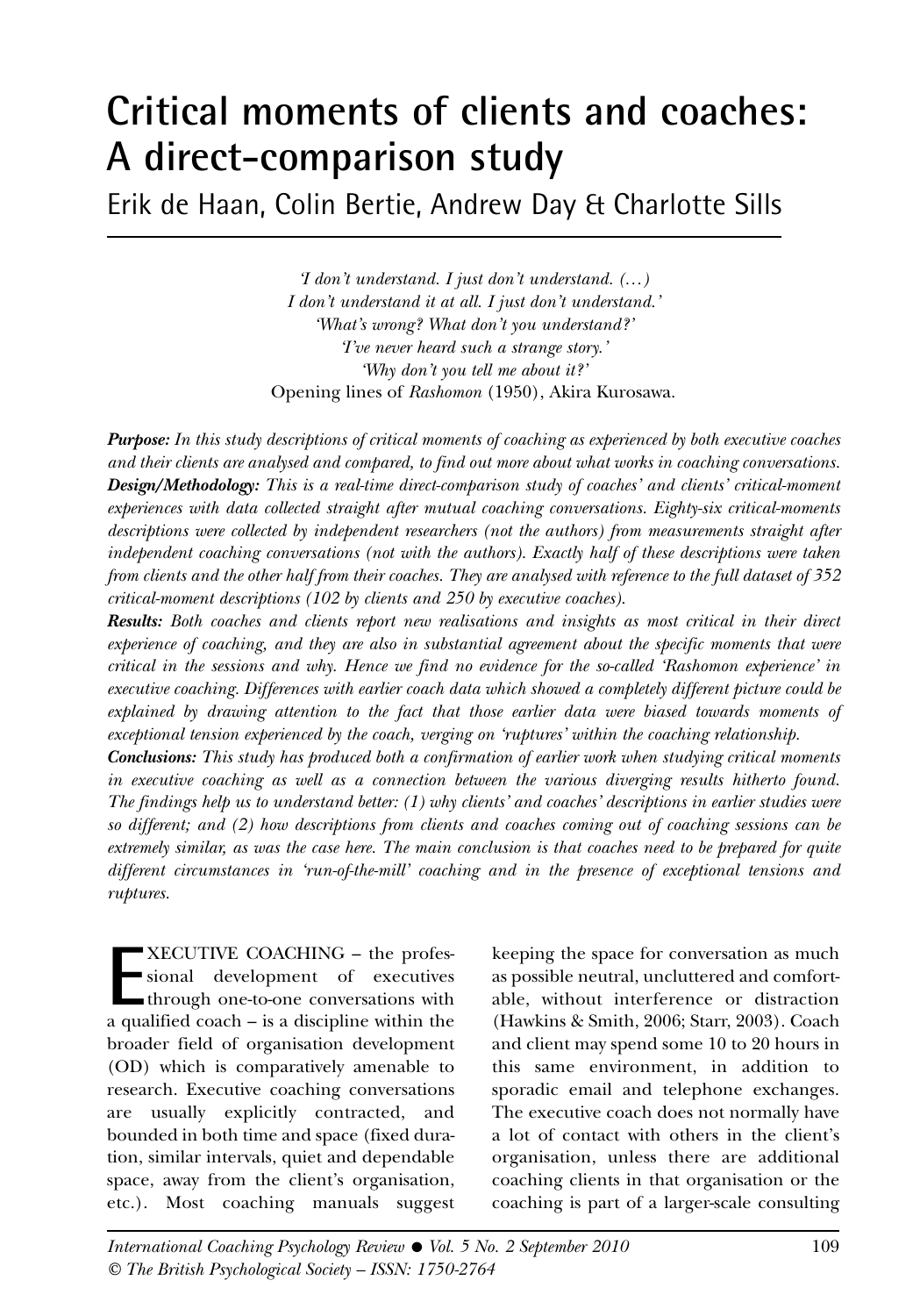intervention. This relative simplicity and the underlying unities of space, time, action and actors, create a relatively bounded *laboratory* in which consulting interventions can be studied. This is what makes executive coaching particularly exciting to investigate.

In order to understand the impact and contribution of executive coaching and other organisational consulting interventions, it is not enough to just understand general effectiveness or outcome. One also has to inquire into and create an understanding of the underlying coaching processes themselves, from the perspectives of both clients and coaches. The executive coaching profession is still young and although there are several studies on coaching outcome (e.g. Ragins, Cotton & Miller, 2000; Smither et al., 2003; Evers, Brouwers & Tomic, 2006), all rigorous quantitative research papers can probably be counted on the fingers of one hand. For recent overview studies that together cover some 20 serious coaching outcome research papers, see Kampa-Kokesch and Anderson (2001), Feldman and Lankau (2005) and Greif (2007). However, much pioneering work has been done in recent years, there is really no comparison with the related but much more established field of psychotherapy which boasts many hundreds of solid research papers (for an overview of outcome research in psychotherapy see Wampold, 2001).

Outcome or effectiveness research reduces the whole of the coaching intervention to only one number, or perhaps a set of numbers, for example, averages of psychometric instruments or client ratings. Outcome research has to be silent on what happens *within* a coaching relationship: the many gestures, speech acts and attempts at sense-making that make up the whole of the intervention. At best it can tell us in a statistical manner how the full sum of all those conversations taken together may contribute to a digit on a Likert scale, at worst it may not even tell us that. What interests us in this study is how outcomes are achieved *within*

the coaching intervention, i.e. within and between individual coaching conversations. This is the realm of so-called *suboutcome* (Rice & Greenberg, 1984): outcome achieved in moments or sessions of coaching.

Research into coaching *process* is not as straightforward as research into coaching *outcome*. Whilst reducing the whole of a coaching relationship to one or a few quantifiable 'outcomes' (e.g. a rating by the coach, the client, the client's boss, an independent observer, etc.) allows a clear-cut and specific definition of that variable, when it comes to process one has to deal with manifold 'suboutcomes' (Rice & Greenberg, 1984). Moreover, studying an ongoing process will influence that process, which makes it harder to study.

Notwithstanding the difficulties with process research, it is of vital importance for coaching practitioners to understand better what happens in their conversations, what both partners in the conversations pay attention to and what they think is achieved through engaging in conversation. This article sets out to find some preliminary answers to the following main research questions:

- 1. What is the nature of 'key moments' that clients and coaches report immediately after their session together?
- 2. In what ways and to what degree are the reports by coaches and their clients different?
- 3. How do the results obtained with this new sample of real-time 'key moments' compare with findings from earlier studies?

Although to the best of our knowledge of the executive coaching literature, comparison studies into coaches' and clients' experiences of coaching have not been undertaken before, they are not without important precursors in psychotherapy. Admittedly, psychotherapy has distinctive professional qualifications, different ways of working and a different knowledge base (Spinelli, 2008). However, there is enough similarity in terms of one-to-one conversations with a profes-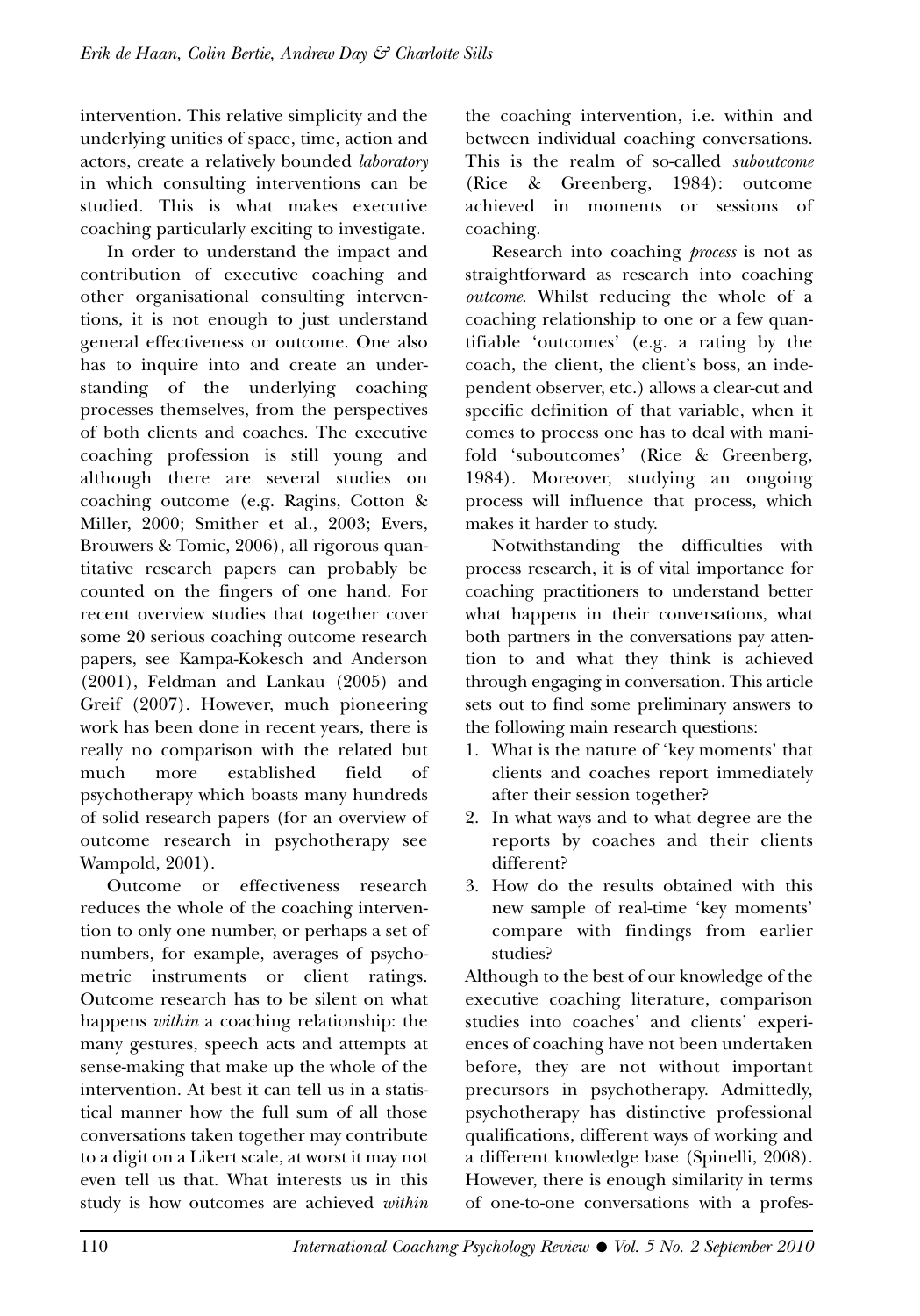sional helper to be interested in similar research findings from that field. Yalom and Elkin (1974) famously wrote up their twoyear therapy journey, so that for some 75 sessions we have a first-person account from both therapist and client written up independently and shortly after each session. For an overview of more quantitative studies it seems appropriate to start with Feifel and Eells' early (1964) account of therapy outcomes as reported by both patients and therapists. They report 'a thought-provoking contrast in the patients' accent on insight changes compared with those of symptom relief and behaviours by therapists' (Feifel & Eells, 1964, p.317). In a more extensive study where patient and therapist reports after single sessions were compared (Orlinsky & Howard, 1975), 'patients and therapists agreed in rating insight and problem-resolution as the dominant goal of the patients, with relief as a prominent although secondary, goal' (p.66). Stiles (1980) did a direct-comparison study of sessions, by comparing clients' and therapists' ratings of sessions that they had together. By correlating ratings, he was able to show that clients' positive feelings after sessions were strongly associated with perceived 'smoothness/ease' of the sessions, whilst therapists' positive feelings were associated with 'depth/value' of the sessions. Broadly, clients and therapists tended to agree in their characterisations of sessions. Caskey, Barker and Elliott (1984) have compared patients' and therapists' perceptions of preselected individual therapist responses and they found reasonable agreement between patients and therapists on therapists' impact and intentions, as well.

Particularly relevant from the perspective of this inquiry is the direct-comparison study of *key moments* of therapy by Llewelyn (1988). She interviewed 40 patient-therapist pairs and collected 1076 'critical events' (both helpful and unhelpful) from 399 sessions (an average of 2.7 per session). She found highly significant differences between the selection and description of the events by therapists and by patients. These differences turned out to be greater when the outcome of the psychotherapy was relatively less helpful. Llewelyn used Elliott's (1985) taxonomy to classify the events, and found that:

- Patients valued 'reassurance/relief' and 'problem solutions' more highly, whilst
- Therapists valued 'gaining of cognitive/ affective insight' highest, whilst
- Both patients and therapists valued 'personal contact' highly.

Llewelyn (1988) concludes that patients seem to be more concerned with solutions to their problems, and that they place higher value on advice and solutions, provided they feel free to reject them. Therapists, on the other hand, seem more concerned with the aetiology of the problems and potential transformation through the patient's insight.

Earlier research of critical moments of coaching conversations followed a narrative and retrospective approach. De Haan and associates (2008a, 2008b, 2010) and Day and associates (2008) asked three groups of coaches and one group of clients of executive coaches to describe briefly one critical moment (an exciting, tense, or significant moment) from their coaching journeys. See Table 1 for a brief overview of all five inquiries into critical moments of executive coaching from 2002.

The studies to date have found quite divergent material with coaches and clients clearly submitting different descriptions and also placing a different emphasis within the descriptions (see De Haan et al., 2010). The results of previous investigations prompted the present direct-comparison study as a way to explore and clarify some of the differences and also to test the conclusions from earlier papers, with the help of a new dataset. Direct-comparison in real-time is of course not possible without seriously interfering with the executive-coaching sessions themselves. In order to minimise interference, coach and client were interviewed only once and directly after a session. Other than logistical issues, potential relational difficulties were anticipated as the research would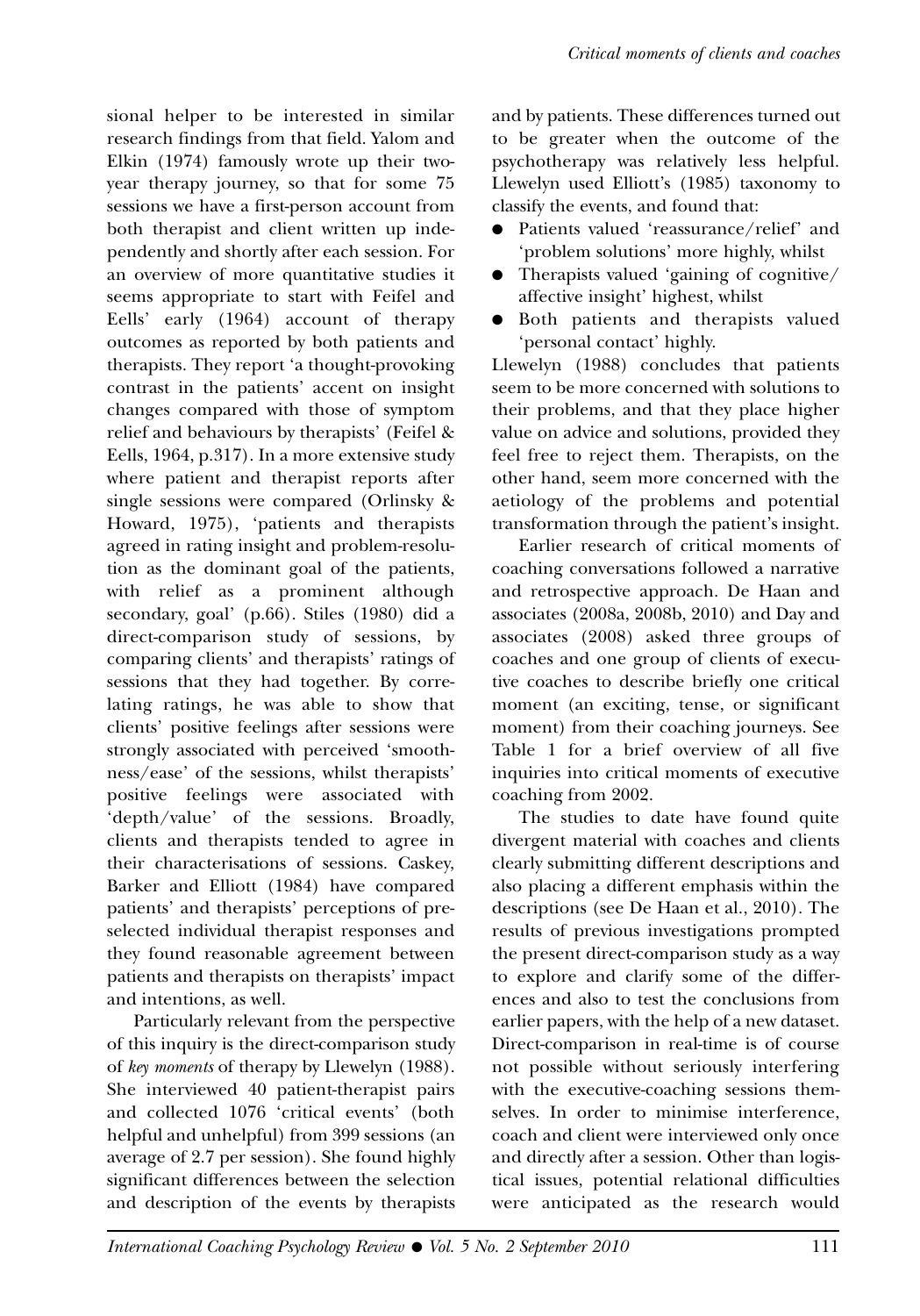## **Table 1.**

*The five datasets of Critical Moments Descriptions that we have gathered over the years 2002–2009. Please note that the number of critical moments in the first study (De Haan, 2008a) is lower (56). This is because we have extended this dataset beyond the work for that publication.* 

| Dataset | Who has provided the<br>the descriptions?                                                                                                                                                                                                | Number of<br>critical-<br>moment<br>descriptions | Main<br>conclusions                                                                                                                                                                                                                                                                                                                        | Publication                 |
|---------|------------------------------------------------------------------------------------------------------------------------------------------------------------------------------------------------------------------------------------------|--------------------------------------------------|--------------------------------------------------------------------------------------------------------------------------------------------------------------------------------------------------------------------------------------------------------------------------------------------------------------------------------------------|-----------------------------|
| 1       | Inexperienced executive<br>coaches: approximately<br>75 per cent were (internal<br>and external) consultants<br>who had recently completed<br>a full-year programme in<br>management consulting<br>and about 25% independent<br>coaches. | 80                                               | All critical moments could<br>be expressed as <i>doubts</i> of<br>coaches. Critical moments<br>were seen as important<br>sources of information<br>and potential breakthrough<br>moments.                                                                                                                                                  | De Haan<br>(2008a)          |
| 2       | Experienced executive<br>coaches: at least eight<br>years' experience.                                                                                                                                                                   | 78                                               | All critical moments could<br>be expressed as anxieties<br>of coaches. Experienced<br>coaches grapple with<br>recurring struggles in their<br>client work.                                                                                                                                                                                 | De Haan<br>(2008b)          |
| 3       | New sample of very<br>experienced executive<br>coaches (on average<br>11.3 years' experience)<br>who were interviewed<br>in depth.                                                                                                       | 49                                               | An experienced rupture in<br>the relationship<br>(e.g. misunderstanding,<br>anger, re-contracting and<br>referral, withdrawal and<br>termination) was found<br>around every critical<br>moment. Critical to the<br>outcome of that process was<br>whether continued and<br>shared reflection was<br>possible after the critical<br>moment. | Day et al.<br>(2008)        |
| 4       | Clients of executive<br>coaching.                                                                                                                                                                                                        | 59                                               | What clients report as most<br>helpful from their<br>experience of coaching are<br>new realisations and insights.                                                                                                                                                                                                                          | De Haan<br>et al.<br>(2010) |
| 5       | Direct comparison of<br>experienced coaches with<br>their clients.                                                                                                                                                                       | 86                                               | Both coaches and clients<br>report new realisations and<br>insights as most critical in<br>their direct experience of<br>coaching, and they are also<br>in substantial agreement<br>about the specific moments<br>that were critical in the<br>sessions and why.                                                                           | This study.                 |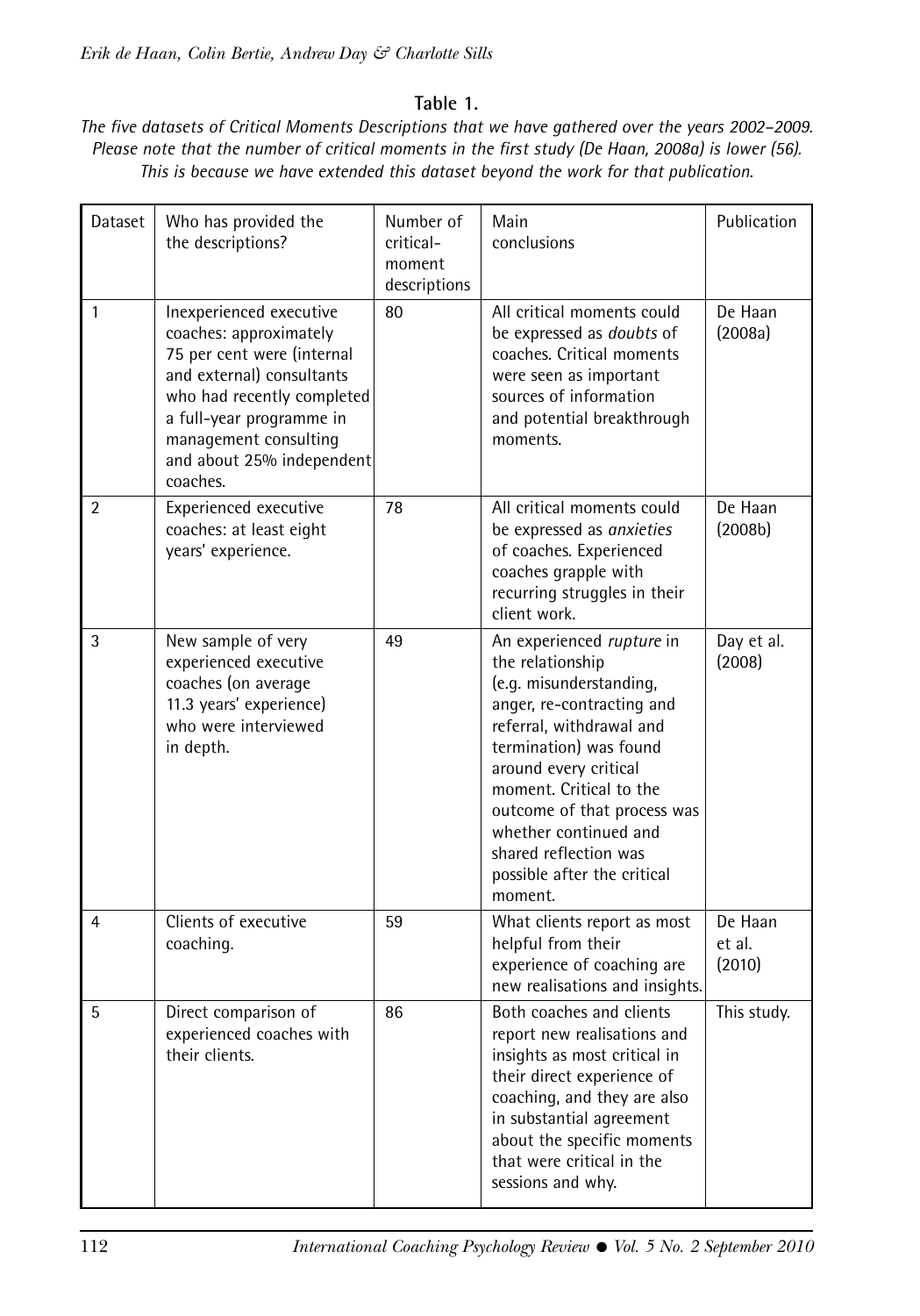impinge on very sensitive, private and confidential relationships. To quote Elton Wilson and Syme's (2006) pertinent book *Objectives and Outcomes* (p.82): 'Asking clients for their opinion is a process fraught with controversy, with many therapists asserting the possibility of harm to the therapeutic alliance or, conversely, affecting the transference. In addition, clients may wish to please or praise their therapists or even to covertly attack their therapist. Unfortunately, a practitioner's own observations may be laden with assumption and a defensive need to prove their own worth or the effectiveness of their own theoretical and methodological approach.' The same can very well be true for asking coaches and their clients about their findings whilst they are still engaged in a long-term coaching intervention. One would expect the reports of key moments from their recent conversation to be influenced by what they think of the over-all quality of the work and the relationship, by what they expect us as researchers to be looking for, or even by their relationships with us and our institution.

Following De Haan and associates (2010), the main hypothesis for this study was that the perspectives of clients and coaches will be significantly different, as is also the case for critical-event studies in psycho-therapy (see, for example, Caskey et al., 1984; Llewelyn, 1988). We were expecting not only substantial differences in the moments that were selected for recall, but also in terms of the emphasis within the moment descriptions. To our surprise we actually found that clients' and coaches' data in this study were very similar, that in more than 50 per cent of cases the same moment, event or topic was described, and that there were substantial similarities in emphases between the coaches and their clients.

## **Method**

Since 2002, we have opted for the study of so-called 'critical-moment descriptions' as a way of understanding the impact of executive coaching engagements, following similar

methods as pioneered by Flannagan (1954), Elliott and associates (1985) and Llewelyn (1988). Critical moments are remembered as exciting, tense, and/or significant moments after coaching conversations. They can be assumed to be a reflection of change through executive coaching as it happens in conversation. Descriptions allow pattern analysis, both qualitatively and quantitatively, and they afford comparison procedures between different datasets. As a comparison with the previous research on critical moments in executive coaching conversations, a setting was devised that allows as much as possible to directly compare clients' and coaches' perceptions of key moments in their sessions, in such a way that the distortions of memory (Goodman et al., 2006) would be minimised by gathering the critical moment descriptions as quickly after the session as possible. We contacted directly and personally about 20 executive coaches of our acquaintance and agreed with 14 to work with us on this research programme. Each of these coaches agreed to be interviewed and selected a client who would also be interviewed straight after the coaching session they had together, for a maximum of 30 minutes. Two of the 14 coaches contributed two client sessions, and one contributed seven client sessions (all different clients). The coach who contributed seven sessions with seven clients, did not pre-select and just offered us data from all her clients within one particular organisation. All interviews were recorded, and in one case the recording equipment did not work so that this data had to be discarded. All in all, the sample size was 21 coaching conversations, yielding 42 recorded interviews.

Of the 14 coaches participating in this inquiry, two were Ashridge staff, five Ashridge associated coaches who do a lot of executive coaching work for Ashridge, three belonged to a wider network and four were in the second year of their MSc in Executive Coaching at Ashridge. Nine of the coaches had been accredited by Ashridge, and all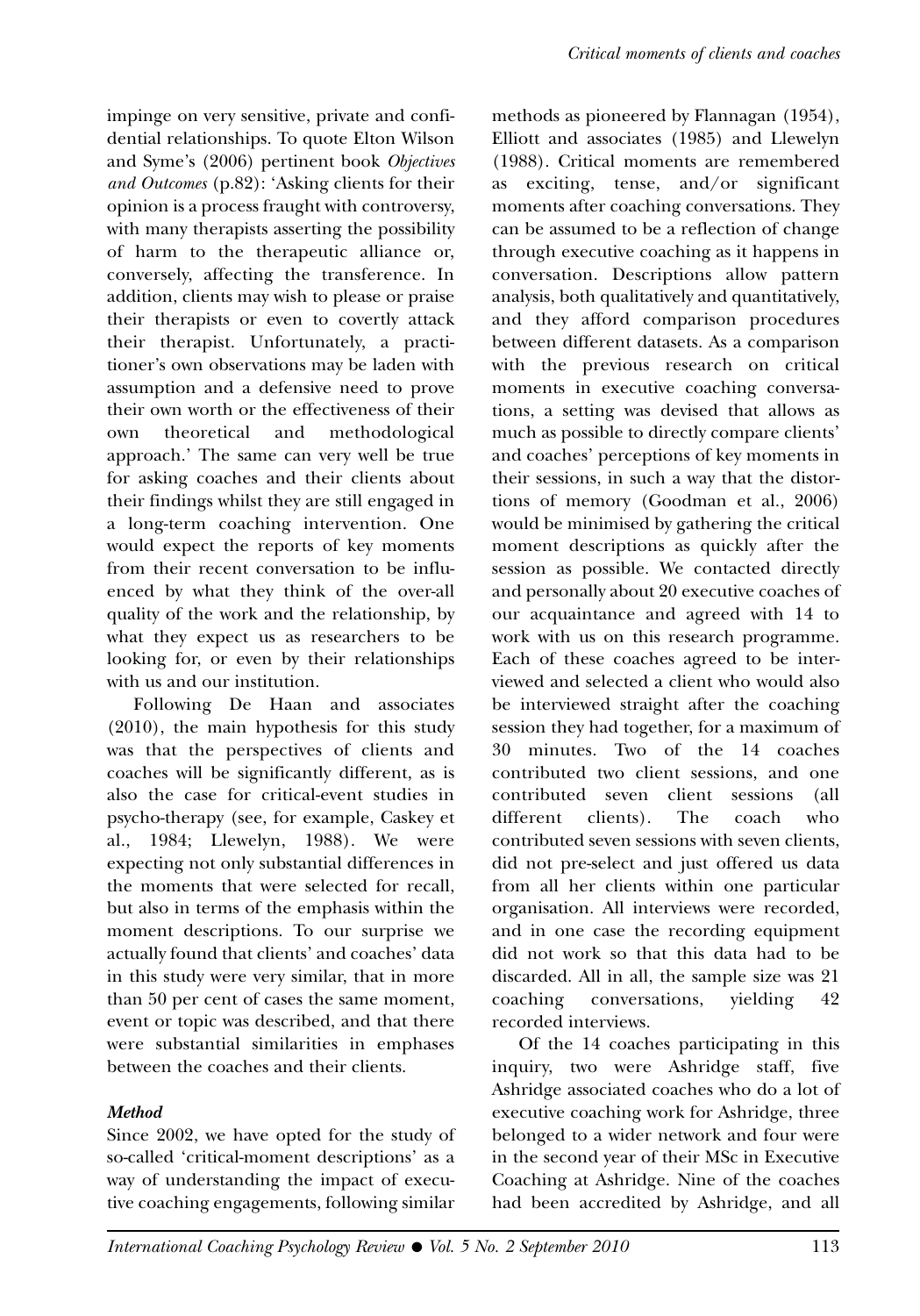had over two years' experience as an executive coach, with an average experience level of more than 10 years. The coaches selected client, coaching conversation and interview day – the researchers worked as much as possible around their requirements and preferences. Three of the participating coaches were male and 11 were female. Of the 21 participating clients six were female and 15 were male. Most clients and coaches were white and British/Irish; there was one Israeli and one Australian coach and one South African client. The average number of sessions that coach and client had already had with each other was 5.4 – with a minimum of two and a maximum of 15. On average coach and client had worked with each other for almost 10 months.

As the authors have developed their thinking about critical moments in executive coaching over the years, they decided not to participate in the study as coaches, or as clients, or even as interviewers. Two MScstudents in Organisational Behaviour at Birkbeck University, Heather Reekie and Monica Stroink, were willing to run all the interviews, as they collected material for their own Masters dissertations. All interviews were conducted in private rooms, mostly close to the location where the coaching had taken place. Some interviews were over the telephone. The interviews with client and coach were done as much as possible by both students to avoid potential biases. Logistically, this was not possible in three cases as the client and coach were promised an interview straight after the coaching session so there would be least memory loss. Also, in four (~10 per cent) of the client interviews a member of the author group stepped in and conducted the interview.

Unexpected logistical challenges occurred because for every pair of interviews two different researchers had to travel to the right location or telephone in at the right time. This sometimes meant hiring a second consulting room. Even with the logistics under control, the interviewees were subjected to detailed questioning having just come out of presumably intensive and exhausting coaching encounters. Nevertheless, 42 interviews with clients and coaches took place shortly after their sessions, which generated 86 descriptions of key moments of interest.

All interviews had the same structure and they were all transcribed (except one). The core questions about the critical moments were as follows:

- 1. Looking back on the session, what seems to be the important or key or critical moment(s) of your time together? What happened? Please can you provide a brief description of the moment(s).
- 2. What tells you that this was a critical moment?
- 3. What was your role in that moment?
- 4. What was your partner's role in that moment?
- 5. How do you think this moment will impact on the future (i.e. the future of these conversations or what you take from the coaching)?

In this way the interviewers were able to obtain 86 critical moments from 21 sessions, i.e. an average of just over two per interview and 4.1 per coaching session. Exactly 43 of these moments were obtained from clients and another 43 were obtained from coaches. This article reports on the descriptions of key moments as they are found in the transcripts, i.e. mainly answers to questions 1 and 2 above, and occasionally more data were taken from answers to the other questions, when this yielded additional clarity.

From this dataset the inquiry proceeded as follows:

- 1. Using grounded theory (Corbin & Strauss, 1990) we came up with 30 short codes describing critical aspects in the critical moment descriptions.
- 2. Five in the research team (the four authors and one MSc-student) coded the dataset using as many of these codes as they wanted per critical moment. The four codings were correlated for inter-rater consistency and first conclusions were drawn from the frequencies of codes.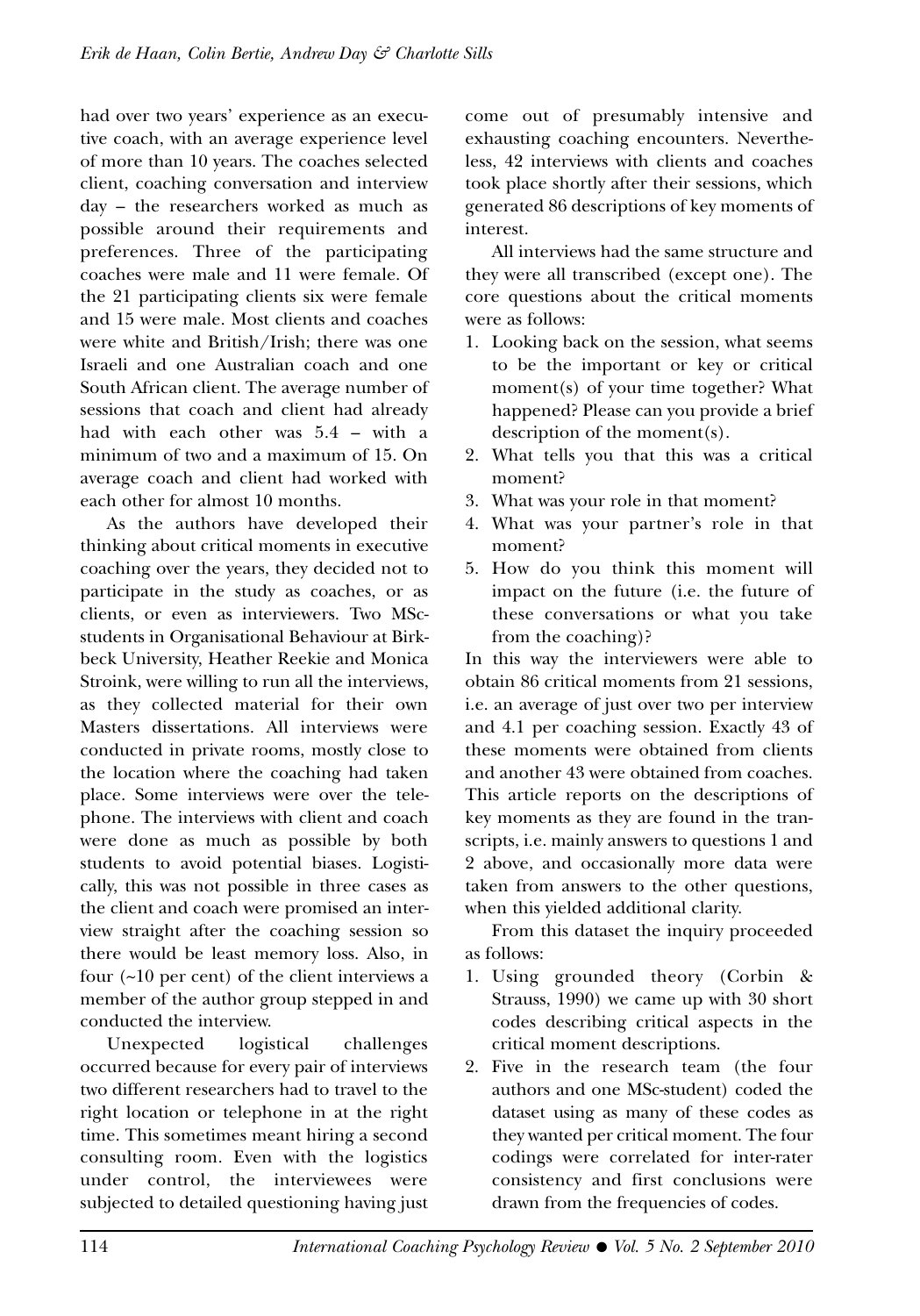- 3. The same method of grounded theory was again followed to come up with a much smaller code set, containing only 12 more disparate and mutually exclusive codes, which could be used for this dataset but also for all four previous datasets (De Haan 2008a, 2008b; Day et al., 2008; De Haan et al., 2010).
- 4. All five sets of critical moments, totalling 352 critical moments, were coded on the new codes using a sort method (exclusive coding of only one code per critical moment), by two of the authors (CB and EH) and by one outsider, a colleague not previously introduced to this research (AC).

### **Results**

*First impressions on reading through the dataset* The following features of this new dataset, some of which clearly different from earlier research data, stand out:

- Both clients and coaches found it easy to come up with critical or key moments. Contrary to earlier research into the experiences of clients of coaching (De Haan et al., 2010) there were no 'no' responses. In fact, there was at least one critical-moment description from every interview and the total amount of key moment descriptions volunteered by clients exactly equals the number of those volunteered by coaches (43, i.e. on average 2.05 key moment descriptions per interview). There is, however, one client who says 'There's nothing really that sticks out, obviously it's always a very casual conversation – I think that the biggest thing is that it's always very thought provoking, it makes you look at yourself quite a lot', but he then continues to volunteer one key moment.
- There was a clear and sustained focus on the client throughout the descriptions: only one of the 43 coach descriptions referred exclusively to the coach's internal process (this one description still referred three times briefly to the client, by name) and only one of the client described

exclusively what the coach was doing. Fiftythree per cent of coaches' descriptions referred to themselves and their interventions, and 44 per cent of clients' descriptions referred explicitly to the coach and to what the coach had done.

- The coding of the content of the critical moments with 30 codes similar to those in De Haan and associates (2010) showed that the most prevalent codes were again those about personal realisations (both about issues and about self) and those that are about specific behaviours of the coach (both directive and facilitative interventions). Together these four of the 30 codes make up almost 50 per cent of the coded content. When client and coach descriptions are compared there are two clusters of codes which are strongly skewed towards the coach critical-moment descriptions: (1) the coach's emotional reactions which made up five codes but only six per cent of the content; and (2) physiological reactions of the client (such as skin tone, agitation and breathing), a single code which covered two per cent of the content.
- A lot of clients and coaches comment on the same moment or situation, and they talk about those moments and situations in similar terms. In fact 46 of the 86 key moment descriptions (53 per cent) were clearly about the same moment or event (examples below are the pairs 3co9 and 3cl10 and 14co51 and 14cl52).
- The descriptions are narrative in nature, and seemed to all four authors less exciting or engaging compared with the previous research. They seem to be lower risk and of less immediate impact. At the same time they can be seen as an illustration of the straightforward, helpful and practice-based character of our own experience of 'everyday coaching'.
- The nature of the descriptions is broadly positive and constructive; there was only one moment approximating a rupture in the relationship (see key moment 4co13,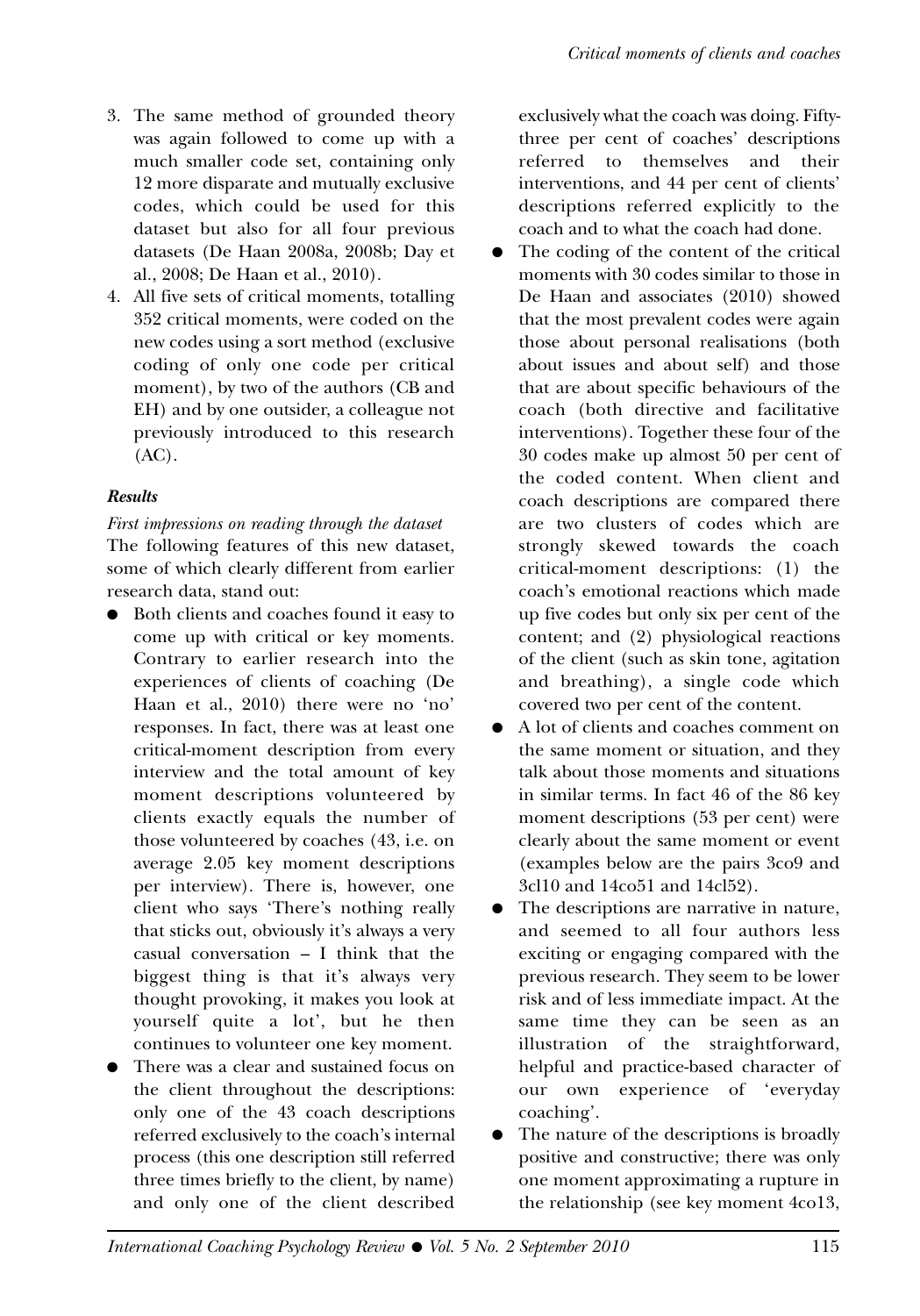below, and compare with Day et al., 2008, which found evidence of ruptures in the relationship in most critical-moment descriptions). So, in summary with the previous conclusion, there seems to be an absence of tension, struggle and strong emotion. There are three occasions where clients express interest in their coaches, see, for example, critical moment 8cl30 below. We assumed this was partly because of an implicit psychological contract between the participants, and between the participants and us, to be appreciative and gentle towards one another, which in turn may be due to the pre-selection and the ongoing nature of all relationships.

- The only differences initially found between clients' and coaches' accounts were that coaches place more emphasis on their own actions and they use more jargon and psychological terms to describe what went on compared with their clients. This reminded us of Yalom's (Yalom & Elkin, 1974, p.79) statement that his own observations seemed more sophomoric than his client's writing.
- There was a high number of references by coaches (17 out of 43 moments) to clients' physiological responses (frowning, posture, note taking, agitation, breathing, etc.), see, for example, vignettes 3co9 and 5co17, below), whilst clients never referred to these matters.

## *Vignettes of the 86 real-life critical moments*

To help the reader gain a better connection with the full dataset we have chosen 17 vignettes from the 86 key moment descriptions. We have chosen this dataset purposefully, to give an indication of the range of data and also to show two occasions where coach and client comment on the same moment in the session (the pairs 3co9 and 3cl10 and 4co51 and 4cl52). Rather than showing a random selection here, we have deliberately chosen a more meaningful and engaging range of vignettes. The numbering

of these vignettes follows the chronological order of the interviews, i.e. conversation number, 'co' for 'coach moment' and 'cl' for 'client moment', and then key moment number. We have not edited these fragments. These are just 1285 words. The full dataset is over 27,000 words long.

[1cl2] 'I suppose really for me it's through the process of discussion it's the realisation on my part that there's something that I have to do. So it's the sort of the processes of opening my eyes to you know, ooh hang on there's something I need to do here that you know wouldn't otherwise. So the you know it's the what helps me realise is the point that I get the light bulbs going off to like, hey hang on why haven't I thought about this?'

[1cl4] 'So the feeling for me is really say its sort of a … it's a point that I recognise that there's something that's needed. It's sort of highlighting it. So it's almost a feeling of surprise and realisation around there's something there that I'm able to see it's just that I haven't previously been able to.'

[3co9] 'And that was the tipping point I think, when he recognised that he could use one thing to do the other, he thinks in a very linear way. And he was thinking about I've got to do the projects, I've got to be more approachable but really by linking the two together he was able to see that … I think he recognised that actually I can do both of these together and one will help the other. And that was the … that was the … the key I think. It was partly his erm … he was clearly doing some visualising sitting there in thought, looking up at the ceiling. So erm … And a period of silence after when he said 'erm yeah I hadn't thought of looking at it like that.' Erm what else did he say? 'I think I've crossed a bridge,' that's what he said.'

[3cl10] 'I'd written it down as an action to do, which is kind of respective of my style. It's because it's … I describe it as opening my eyes to a blind spot really it's easy with hind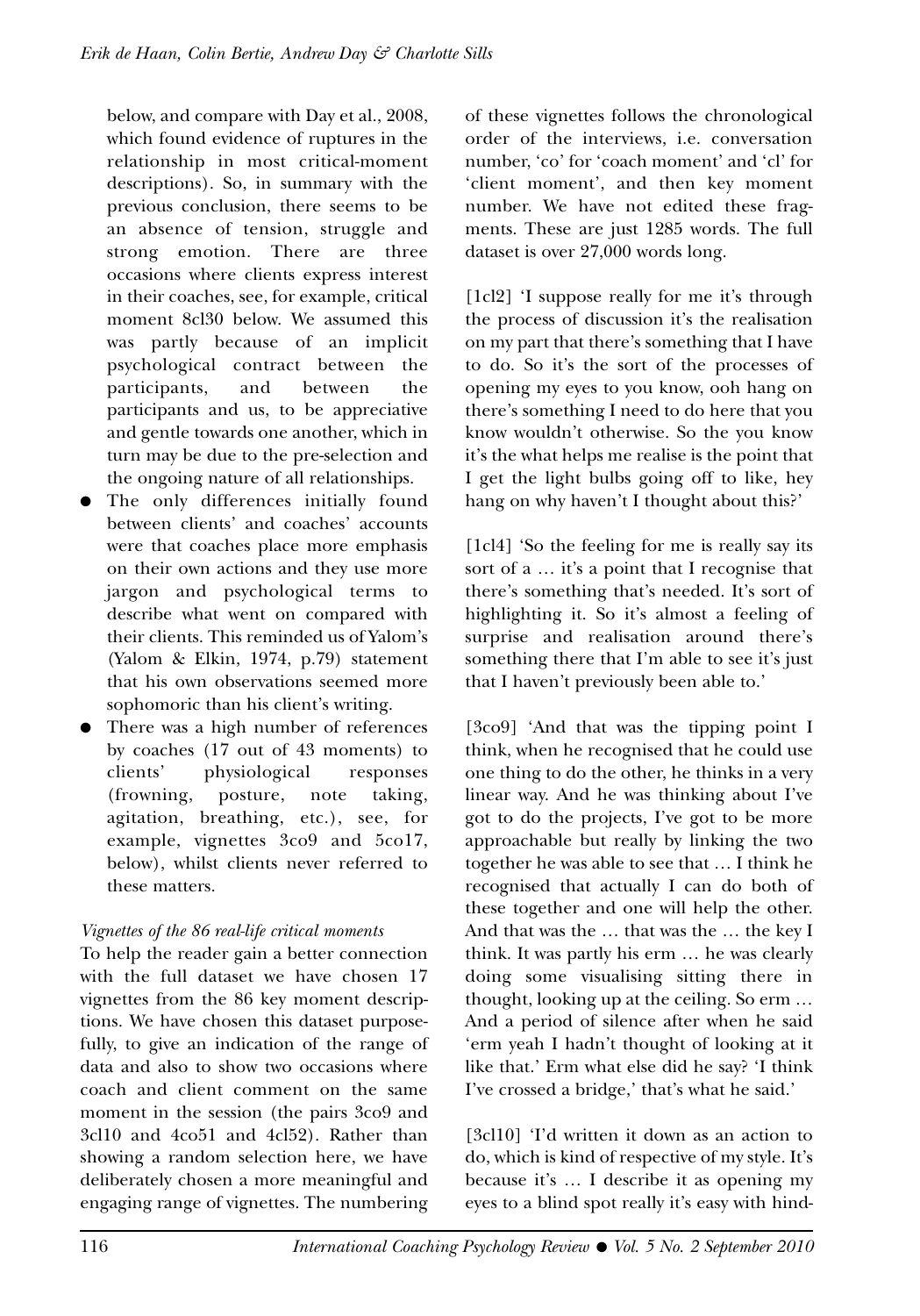sight to say that's a good way of approaching it but prior to the conversation or prior to today I would not have thought of trying to do the project in that particular direction. So it's a change in direction to what I would have done otherwise.'

[4co13] 'He was asking me to raise an issue outside of the coaching relationship. Erm you know to show I was sort of agreeing with him a form of words that he was … that he would be happy with, for me to sort of try and get something fed back into the organisation that he thought was important. So that was quite an important … err an interesting part of the conversation. Erm well this was an issue about the person's boss … erm and the person's boss is being coached by erm one of my colleagues … so is it was a sort of a 'can you use your influence with the other Coach?''

[5co17] 'Er, he started to make notes ... actually he started to make notes and started to get more animated in how he was talking about it.'

[5co19] 'That he began drawing on my pad. And the adult to adult was his meeting. The meetings that he controlled. That was his meeting. The big circle was his meeting.'

[6co23] 'He sat back and thought about it rather than being accused by it.'

[8cl30] 'I think the key moment might have been that I asked him what he felt about the work we'd been doing and he said that he was pleased that the report he'd done had led to substantial change and efficiencies and he seemed to take some pleasure in it. (…) I think it was good to hear that he'd taken some pleasure from it himself and felt that … taken some pleasure out of the fact that he'd been effective.'

[9cl32] 'It's basically stating the obvious, but I didn't see it, it was staring me right in the face.'

[11cl40] 'Not a lot of other people know about it – I have a limited amount of contact with people to let them know about it and not feel bad and embarrassed about it. It felt like the right thing to do rather than waffle around the edges.'

[13cl50] 'Organising our future sessions that definitely was and also you know another bit was maybe time to talk about some other issues you know that are going around you know what we do and I had an opportunity to talk to someone who's not involved as well. So that was probably the important part of it.'

[14co51] 'It was a bit odd the way that we started off because he thought that he'd sent me some information and I…I'm perfect you see … I knew that I was thinking, I did check all of my e-mails but I don't recollect what you've sent me you know and I looked through I'm sure I printed everything off that folk had sent me. So we had a kind of a 20-minute forage around whether we could find this information. So it's kind of like erm, it felt like a weird start to the session and I did say to him given that we haven't got the information can you talk to me about what was important to you and what you'd written through and we can cover it here and now. (…) So it's really important to him about appearances and again being professional, doing the right thing, you know doing what he says he's going to do. So it was a real … I was really noticing how I was getting hooked into, well I haven't got the information you know we're looking on computers, I was searching my Blackberry thinking this is bizarre really because we don't need it. So it was this bizarre start to him (…) It really linked into how he wants to get things done and wants to get things right and look good to other people. That's really, really important to him. Erm, so links from that.'

[14cl52] 'It's important that we got sorted today, the mix up we had at the beginning so we knew where we were going. That was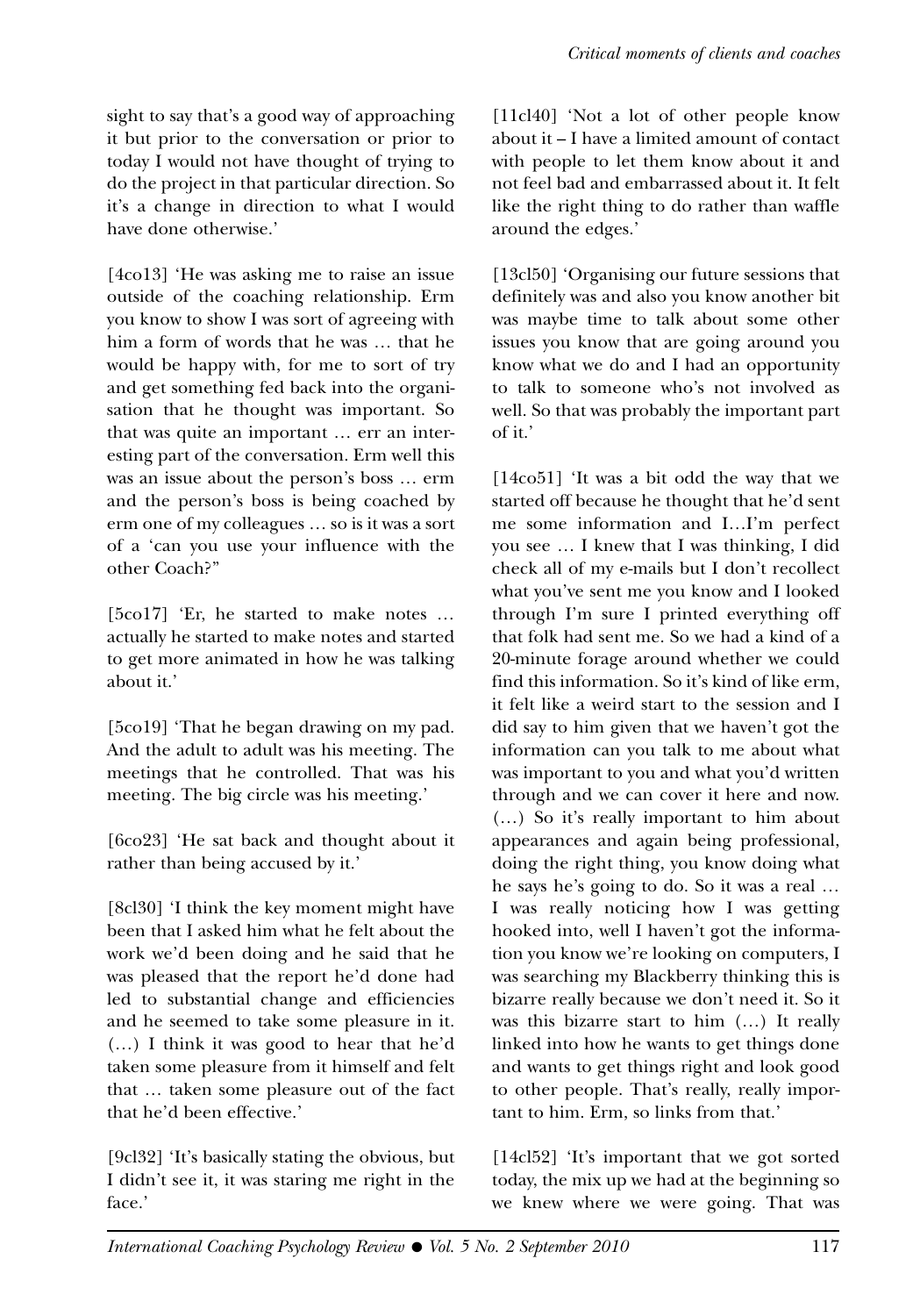important and I must say within two or three minutes we had it sorted. We realised there'd been a mistake and agreed appropriate action and it got resolved very easily. It wasn't confrontational in any way, don't think that, just a mix up but a few negotiation skills on both our parts we could resolve it, so we didn't lose anything out of those five minutes of the hour-and-a-half session, so it was very important that we could speak our way round it to recover the situation.'

[21cl83] 'It was really the characterisation. It was just kind of that makes perfect sense to me. I've been thinking, reflecting about this at various levels for a long time. Occasionally you have those moments of realisation, you forget them and then when you're reminded it not only provides clarity it provides comfort to the person who's being coached.'

[21co84] 'My hunch is it's probably more important to my client than it was to me. He can tell you for himself but my hunch was that was new and interesting information that he was quite intrigued by.'

[21co86] 'I was surprised. So I suppose I was monitoring my own reactions and my own reactions were well that feels like something important and new so I guess it felt like it meant something. Whether it's just because I was worried I missed it I don't know but it was something about this is new and feels significant. My client was very animated in talking about it.'

## *Content-analysis of the critical moments*

All critical-moment descriptions were coded to identify recurrent themes, with similar codes as in our previous research (see, for example, De Haan et al., 2010). The coding did not show a large or consistent difference between coach and client moment descriptions, and it showed less consistency among markers than before (Cohen's Kappa was only 0.34 on average), which can be explained by the fact that the fragments are longer (on average 316 words per description) so there is more information conveyed in every key moment description. Because of the failure of the existing set of codes to divulge distinctive patterns in the dataset, and because of the striking differences with earlier datasets, a new more succinct set of codes was drawn up and tested, which would capture all critical aspects across all five datasets. There were four broad categories in these 12 codes: a moment of learning (codes 1 and 2), a moment of relational change (codes 3 and 4), a moment of significant action (codes 5 and 6) and a moment of significant emotional experience (codes 7 to 12). To provide help with the emotional codes (7 to 12) a table with the full range of emotions, based on a tree structure built on six primary emotions (three positive and three negative) by Parrot (2001) was provided to the coders. For brief descriptions of the 12 codes, see Table 2.

Two of the authors (EH and CB) and one colleague who was not an executive coach (AC) coded the full dataset of 352 critical moments with these codes. All codes were at least used three times by every coder, though there were four codes that were used for less than three per cent of the dataset: 6, 7, 8, 11. We had anticipated this when drawing up the set of 12 codes, but we kept these codes in to keep a balanced and structurally complete set. Figure 1 shows the frequency of use of the codes, for all three observers and the full dataset of 352 moments.

To determine inter-rater reliability, Cohen's Kappa (Cohen, 1960) was computed between all coders and found an average Kappa of 0.44 which seems a reasonable figure given the number of codes: it is more than thirty times chance level. In any case, the coding of individual moment descriptions will not be reported: all conclusions will be based only on the totals of codes used for each of five datasets – see Table 1. These sets of totals correlate 0.77 on average between the three coders. High reliability between raters of 'helpful events' was also reported in psychotherapy research (Llewelyn, 1988; Elliott et al., 1985).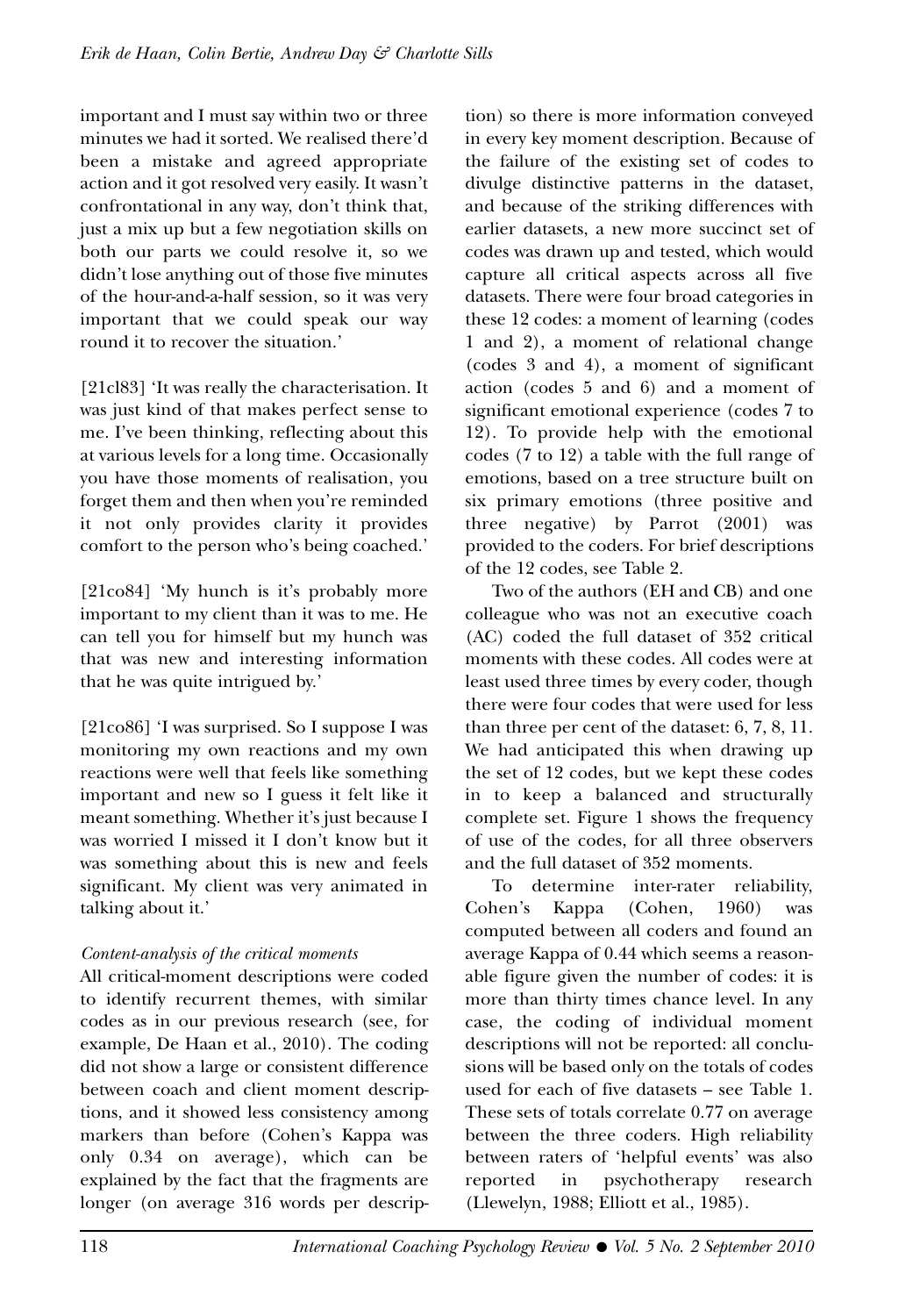#### **Table 2.**

*The 12 codes that have been used to analyse all five datasets in Table 1.*

| Code<br>number | Short description of the code                                                                                                                   |  |  |
|----------------|-------------------------------------------------------------------------------------------------------------------------------------------------|--|--|
| $\mathbf{1}$   | A moment of learning: a moment in which new insight was created for coach and -<br>particularly - client.                                       |  |  |
| $\overline{2}$ | A moment of learning: a moment of working through, reflecting, gaining new<br>perspectives and/or making sense of existing material.            |  |  |
| 3              | A change in the relationship in the moment (positive).                                                                                          |  |  |
| 4              | A change in the relationship in the moment (negative).                                                                                          |  |  |
| 5              | Significant action in the moment (coach-led): applying oneself to a unique scripted<br>process such as drawing, visualisation, role-play, GROW, |  |  |
| 6              | Significant action in the moment (client-led): organising future sessions, negotiating<br>the session, taking away action points, making notes, |  |  |
| $\overline{7}$ | Significant emotional experience in the moment: joy (client);<br>heightened positive emotion.                                                   |  |  |
| 8              | Significant emotional experience in the moment: joy (coach);<br>heightened positive emotion.                                                    |  |  |
| 9              | Significant emotional experience in the moment: anxiety (client);<br>heightened negative emotion.                                               |  |  |
| 10             | Significant emotional experience in the moment: anxiety (coach);<br>heightened negative emotion.                                                |  |  |
| 11             | Significant emotional experience in the moment: doubt (client);<br>fundamental not-knowing, often a starting point for reflection.              |  |  |
| 12             | Significant emotional experience in the moment: doubt (coach);<br>fundamental not-knowing, often a starting point for reflection.               |  |  |

Biases between the three coders were small (see Figure 1). EH codes more negative changes in the relationship (code 4; 40 in total against 21/22 for the other coders) and AC codes more coach-led significance in doing (code 5; 43 in total against 22 for EH), whilst CB codes more anxieties of clients (code 9; 25 in total against  $10/11$  for the other coders). The only boundary between codes which seems to have been interpreted differently is the one between codes 1 and 2, which are both 'moments of learning' – code 1 describes a sudden realisation and code 2 a more reflective working through. In truth, these forms of learning probably do not have a sharp boundary anyway. All coders use codes 1 and 2 in just over a quarter of their coding (mainly in datasets 4 and 5), but AC uses code 1 in 62 per cent of those and CB uses code 1 in only 26 per cent of those, with EH in the middle: 50 per cent.

Figure 2 shows an overview of the coding of all datasets, by one of the coders (CB). From the figure, the following conclusions are immediately apparent:

- Dataset 1 (critical moments of less experienced coaches) contains a disproportionate amount of 'doubts of coaches' (code 12) and 'negative changes in the relationship' (code 4). This confirms the main conclusions of De Haan (2008a).
- Datasets 2 and 3 (critical moments of experienced coaches) share with Dataset 1 a high proportion of 'anxieties of coaches' (code 10) whilst they contain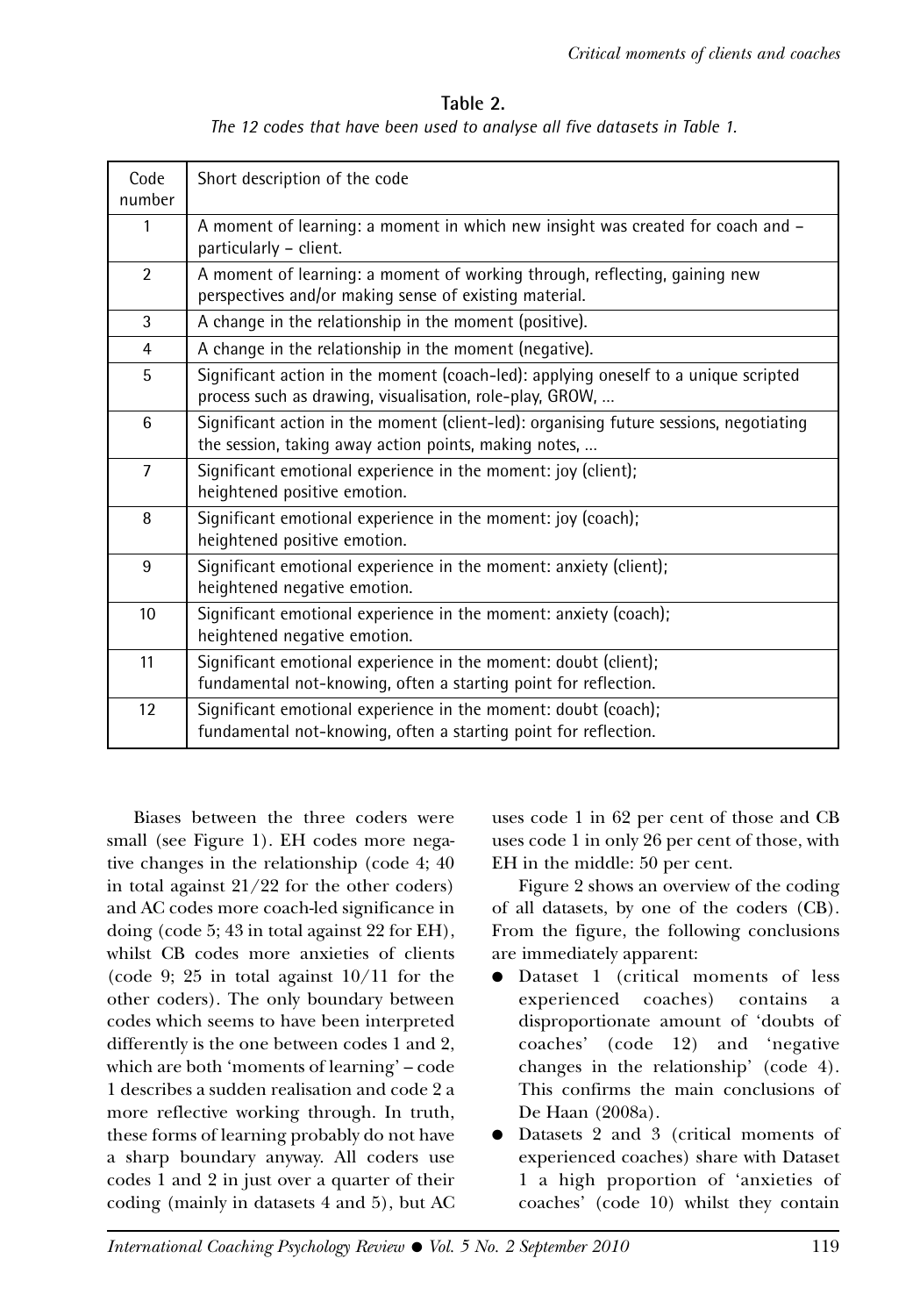**Figure 1: An overview of the frequency of the use of all codes by all three coders, for the full dataset of 352 critical moment descriptions from coaching conversations. For the definition of the 12 codes, see Table 2.**



significantly less 'doubts of coaches'. This confirms the main conclusions of De Haan (2008b) and Day and associates (2008).

- Dataset 4 (critical moments of clients of coaching) shows an altogether different profile, with a much higher proportion of 'moments of learning' (codes 1 and 2). This confirms the main conclusions of De Haan and associates (2010).
- Dataset 5 (critical moments of coaches and clients, directly compared) is overall much more similar to Dataset 4 than to any of the three datasets of executive coaches.
- From Datasets 1 to 4 one can observe that both clients and coaches report more on their own emotions and sensations than on their counterparts' emotions and sensations, i.e. descriptions from coaches (Datasets 1, 2 and 3) lead to more perceived codes 8, 10 and 12 (coaches' emotions and doubts) than the equivalent 7, 9 and 11 (clients' emotions and doubts) and this is reversed in the clients' descriptions (Dataset 4). This was

also reported in De Haan and associates (2010).

A more in-depth comparison between the five datasets, distinguishing between the 43 'client moments' and the 43 'coach moments' in Dataset 5, yields the following:

- The clients' critical-moment Dataset 4 and the new clients' critical moment descriptions in Dataset 5 follow a very similar pattern (see Figure 3 in the case of coder AC), both having a very high proportion of 'moments of learning' (codes 1 and 2). On average the correlation between the coding of Dataset 4 and of the client moments in Dataset 5 of AC, CB and EH was 0.92, which is remarkably high and gives a strong confirmation of the conclusions from a rather disparate set of client moment descriptions in De Haan and associates (2010).
- Surprisingly, there is also a high correlation between Dataset 4 and the coach moments in Dataset 5 (see again Figure 3, for coder AC). On average this correlation is 0.58 among the three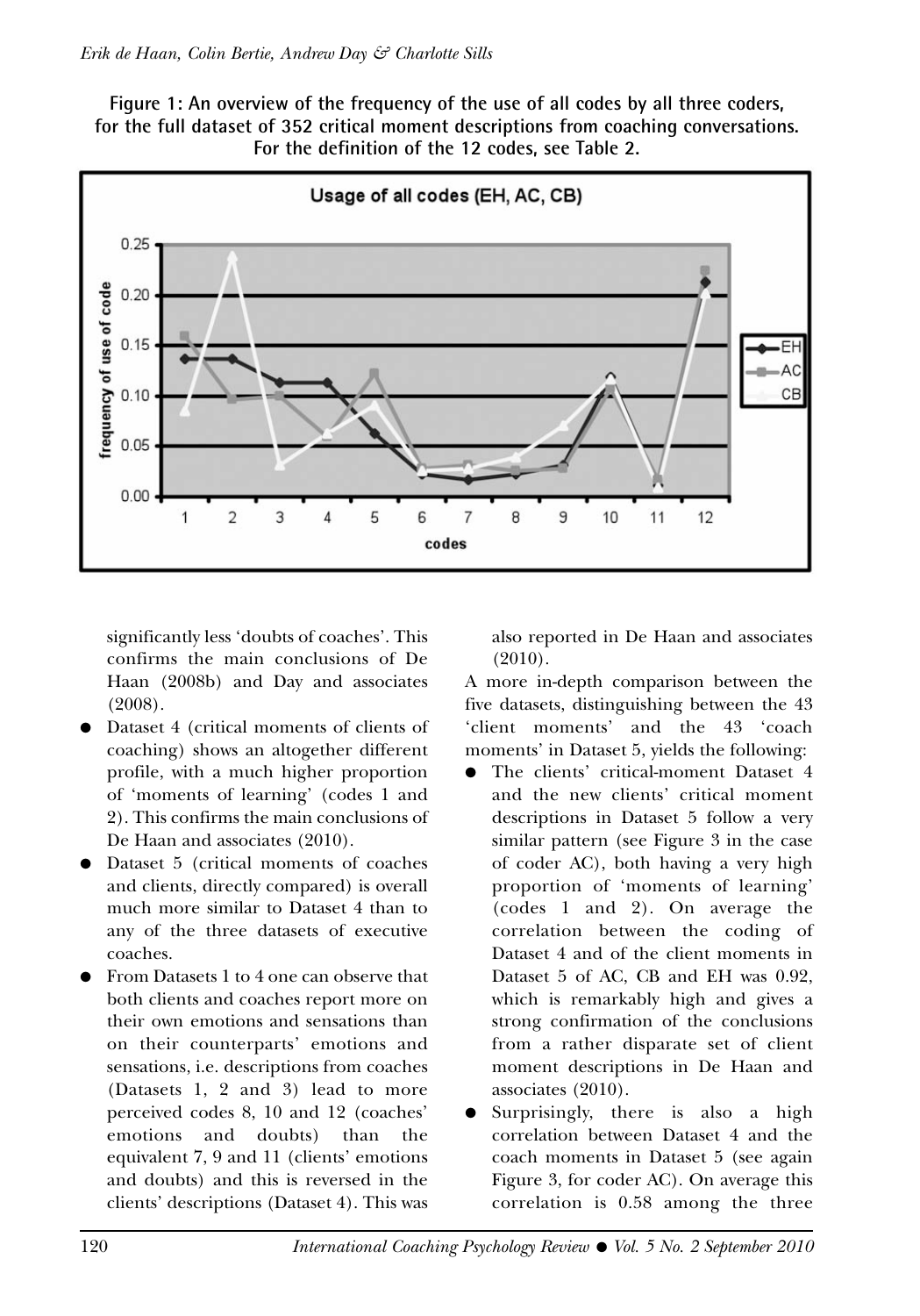**Figure 2: A graph showing the distribution of codes selected by coder CB for all five datasets. 1: less experienced coaches; 2: experienced coaches; 3: very experienced coaches (phone interviews); 4: clients of coaching; 5: coaches and clients direct comparison (interviews). For the definition of the 12 codes, see Table 2.**



coders, whereas the correlations between Datasets 1, 2 and 3 and the coach moments in Dataset 5 is 0.003: negligible. We will come back to this surprising finding in the Discussion section.

- The coders found an absence of negative changes in the relationship (code 4) in Dataset 5, confirming what was concluded more informally at the beginning of the Results section, above, namely that descriptions in the new dataset seem positive and constructive, as if celebrating or protecting the ongoing relationships.
- Remarkably in Dataset 5 we have for the first time a higher occurrence of one's partner's emotions than one's own: coaches in Dataset 5 come up with more anxieties of the client (code 9; see Figure 3 for coder AC) than of themselves.
- Coaches still report a significant number of doubts (code 12), consistent with earlier research (De Haan 2008a, 2000b; Day et al., 2008).

These conclusions are true for all three coders.

Finally, having this rather unique Dataset 5 which allows a direct comparison of coaches' and their clients' views on the same coaching conversation, also affords the analysis of those descriptions where coach and client seem to be speaking about the very same moment or event within the coaching conversation. Surprisingly, there are 46 key moment descriptions, more than half of the dataset, which are obviously relating to the same event or moment within the conversations. Bear in mind that the duration of these conversations was on average, about two hours.

The usage of codes on these particular descriptions were analysed by computing Cohen's Kappa (Cohen, 1960) for this new dataset, Kappa being the standard measure for correlations between independent coding processes. Cohen's Kappas were computed for the coder's choice of code for the 'coach moment' compared with the coder's choice of code for the corresponding 'client moment'. It is a relatively small dataset of only 23 measurements, but Kappas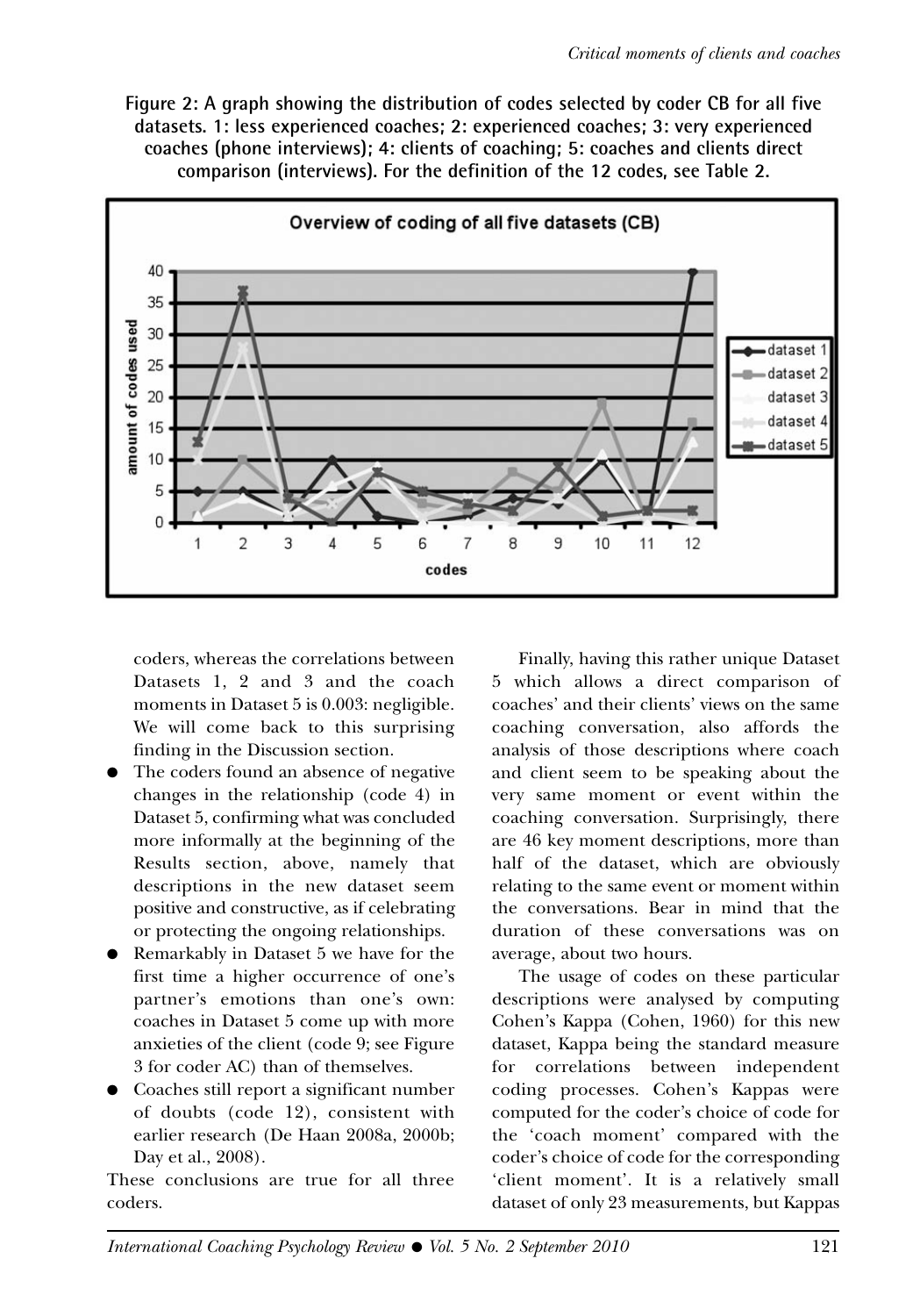**Figure 3: A graph showing the distribution of codes selected by coder AC for Dataset 4 and for the coaches' and clients' descriptions of critical moments in the comparison study, separately. For the definition of the 12 codes, see Table 2.**



can be reliably computed. Cohen's Kappas were: 0.29 (AC), 0.38 (CB) and 0.47 (EH), each much higher than chance levels which are around 0.02. With the caveat that this conclusion is based only on a small dataset of 46 codes, we can provisionally conclude that these coaches and clients did not only agree in more than 50 per cent of key moments on the particular event or subject matter they described, but they also seem to agree on the nature of those events, which seems a strong agreement between the two partners, particularly if one takes into account the low agreement sometimes reported in psychotherapy (e.g. Tallman & Bohart, 1999; however, Weiss, Rabinowitz & Spiro, 1996, report variability in the agreement between clients' and therapists' qualitative reports).

#### **Discussion**

In summary, the direct comparison data contributed by coaches and clients of coaching (Dataset 5) suggests the following:

Clients' and coaches' experiences of coaching conversations are not as different as would have been thought,

based on the earlier studies, neither in the nature of selected events (coaches' and clients' descriptions are coded in similar distributions across a fixed set of 12 codes) nor in their specific choice of events (46 of 86 descriptions refer to an event also described by the partner in conversation), nor even in the emphases within their event descriptions (those 46 'shared event' descriptions were coded in a manner correlating about 20 times chance level, for all three observers).

Clients and coaches use similar language and apart from one reported rupture in the relationship all 86 descriptions were broadly positive and indicated learning, progress, accomplishment. Partly this may be due to the fact that for 14 of the 21 sessions the client and conversation was chosen by the coach and they will have chosen positive client relationships as they had to invite their client to the research.

Comparing this dataset explicitly with all of the earlier datasets of clients' and coaches' descriptions of critical moments of executive coaching led to the following results: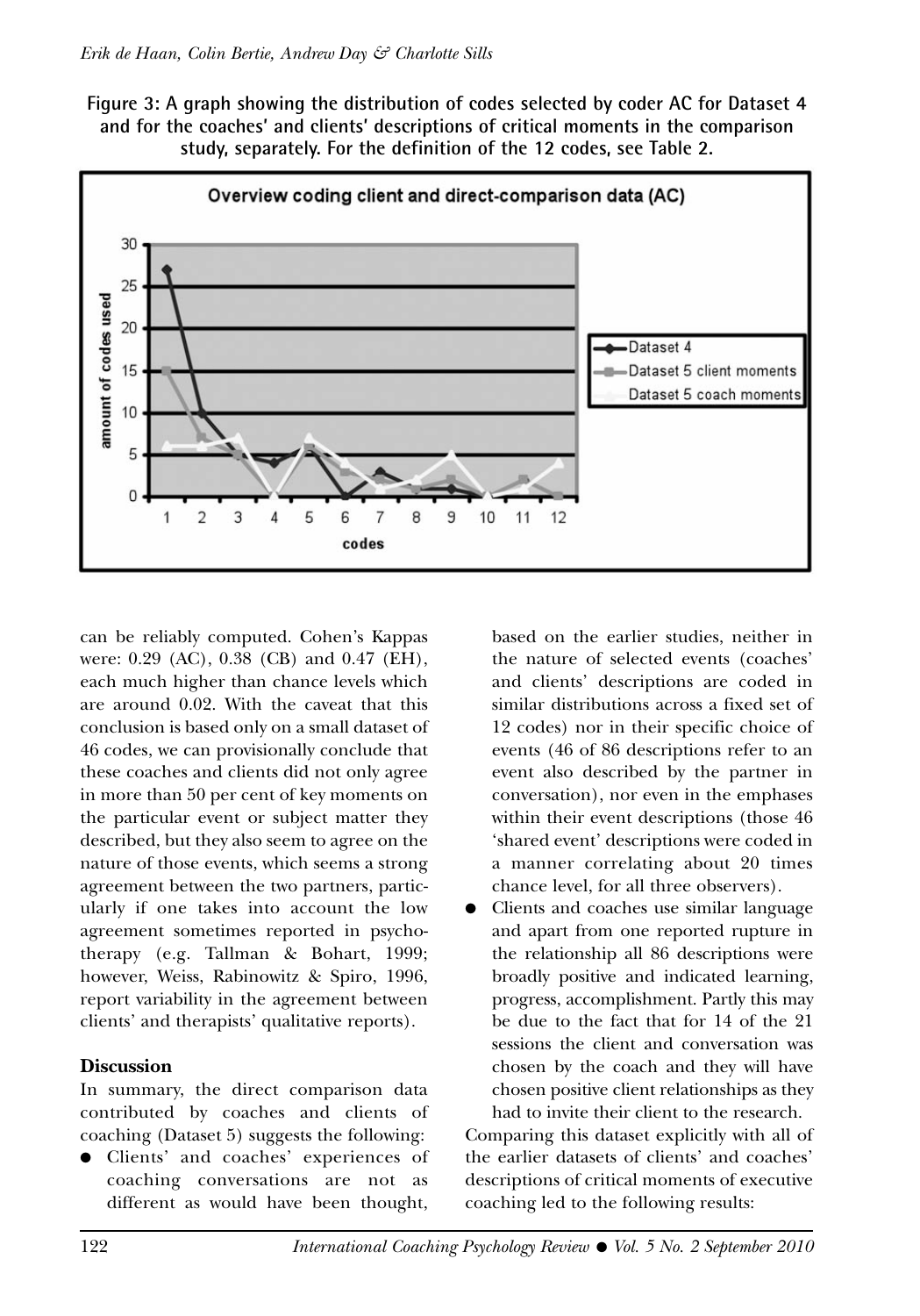- Overall a strong endorsement of the main conclusions in the earlier articles. Although the new dataset correlates strongly only with Dataset 4, the new dataset does also replicate some of the trends found in the other previous datasets. Sixty-two per cent of clients' moments in the Dataset 5 were coded as 1 or 2 ('moments of learning'), and 40 per cent of coaches' moments; in Datasets 1 to 4 these numbers had been 59 per cent for clients' moments and nine per cent for coaches' moments. Another interesting example is the occurrence of coaches' doubts: 56 per cent for inexperienced coaches (Dataset 1), 18 per cent/27 per cent for experienced coaches (Dataset 2/Dataset 3 respectively), nought per cent for clients of coaching (Dataset 4) and now in Dataset 5: nought per cent for clients and five per cent for coaches.
- A high correlation between the coding of these direct-comparison client data and the earlier client critical-moments dataset (Dataset 4, correlations consistently over 0.90).
- No correlation at all between the coding of the new dataset (Dataset 5) and the earlier coach data (Datasets 1, 2 and 3), to the extent that the average correlation between the coaches' descriptions from Datasets 1 to 3 and from Dataset 5 was exactly zero.

We think that these findings can be understood best from the realisation that this directcomparison study contains a fair representation of straightforward, 'run-of-themill', successful and everyday executive coaching, with client and coach being in broad agreement, not only about the goals and outcomes of their sessions but also about their coaching process and coaching relationship. We can assume that this type of 'run-ofthe-mill' coaching is exactly what the clients in Dataset 4 also reported on, as many studies have shown executive coaching to be satisfactory and successful in most cases (see, for example, McGovern et al., 2001; De Haan,

Culpin & Curd, in press). On the other hand, Datasets 1, 2 and 3 were drawn from a much broader and deeper experience of executive coaching and have probably included rarer and more extreme examples of transformation, resistance or ruptures in the working alliance. In other words, whilst Datasets 4 and 5 focus on the everyday learning that takes place in generally positive coaching relationships, Dataset 1, 2 and 3 take their inspiration from special occurrences in coaching, moments and events that may occur only a few times in the lifetime of an executive coach – and in particular at the beginning of a coaches' career when there are still great insecurities and doubts (De Haan, 2008a).

We cannot rule out the possibility that there are other qualitative differences between what coaches and clients associate with the term 'critical moment' when it applies to the session they have just had today (Dataset 5), as compared to when 'critical moment' applies to a whole coaching relationship (Dataset 4) or to a career of coaching experience, however short in some cases (Datasets 1, 2 and 3). It may well be that the term 'critical moment' does not apply in the same way to the past hour as to a lifetime of work.

Both run-of-the-mill and exceptional circumstances are part of coaching practice, so all various datasets have something to teach executive coaching practitioners. Studies like these can provide crucial information for the training and development of executive coaches, whilst they may also help to inform and manage the expectations of clients of executive coaching. Here is a short summary of what we believe these data can teach us:

● Datasets 1, 2 and 3 give an indication that in the careers of most executive coaches there are such things as exceptional moments where the relationship is tested or ruptured and where coaches experience strong doubts and anxieties. Generally, the levels of anxiety of coaches in such events remain high, whilst the degree of doubting abates over time (De Haan, 2008b).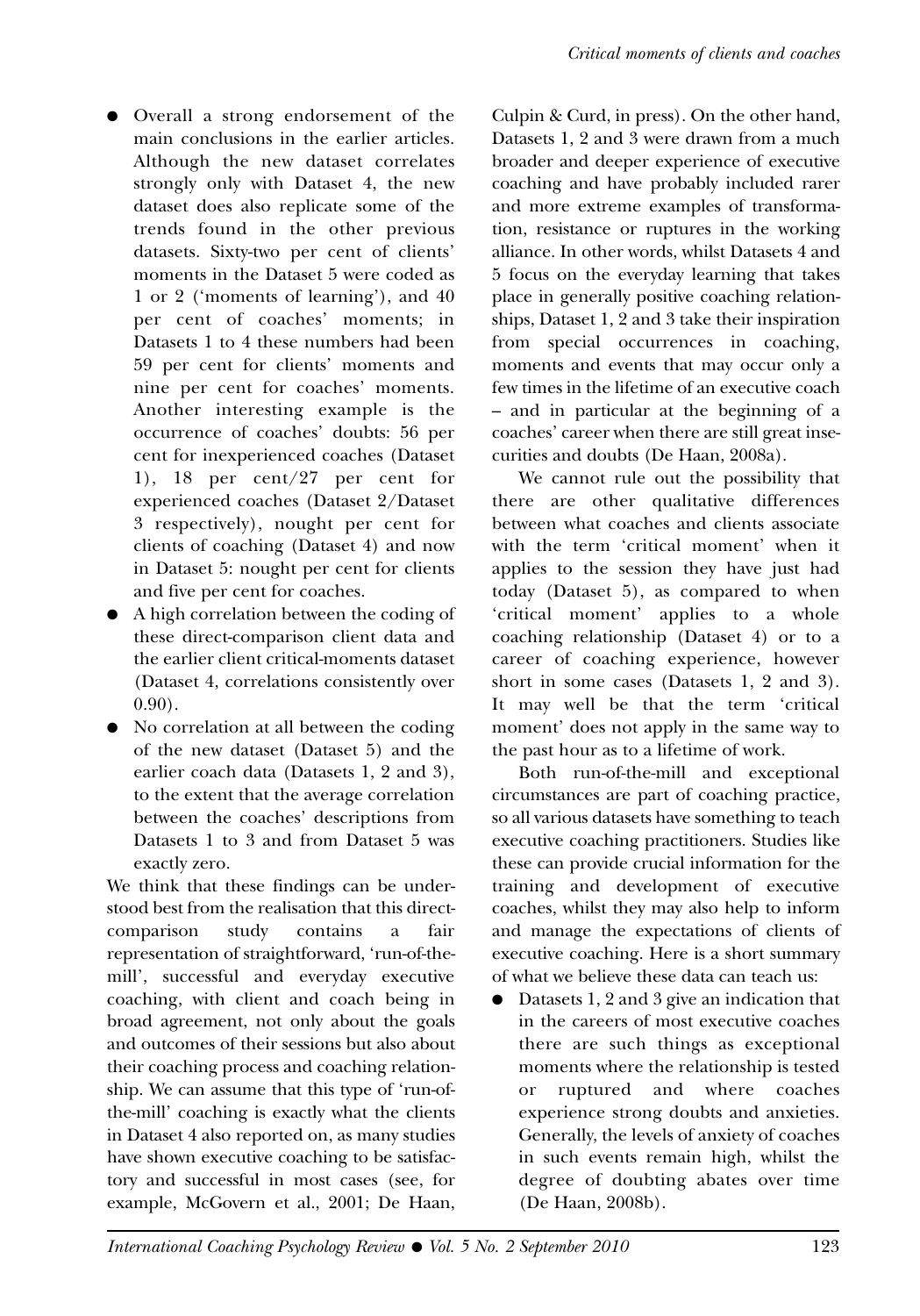● Datasets 4 and 5 give an indication that what clients are most looking for in coaching conversations are moments of realisation and emerging insight, i.e. learning of some form that they can bring to use in their own practice. Coaches can and do work in such a way that they seem in agreement with their clients about which are the events that matter and the nature of those events. Under exceptional circumstances a different picture may emerge, where disruptions to the relationship between coach and client become more figural, and then we are back in the realm of Datasets 1, 2 and 3.

In summary, more agreement than disagreement was found between clients and coaches:

- Forty-six of 86 moments or events were selected by both clients and coaches (53 per cent);
- The critical-moment descriptions from clients and coaches were similar (see Figure 3) and they use similar language apart from a few occurrences of jargon in the language of the executive coaches.
- Clients and coaches place similar emphases within their description of those events, witnessed by the substantial correlations between the coding of these pairs of moments.
- For the first time one can even notice that the anxieties that both partners in the conversation attend to are in a way similar: they are predominantly the anxieties of the client (see Figure 3), as one would hope in executive coaching.

In psychotherapy research there are some indications that clients and therapists are looking for quite different events and moments, and that they have incommensurate memories of the sessions themselves (Elliott, 1983, 1990; Llewelyn 1988; Rennie, 1990; Elliott & Shapiro, 1992; Tallman & Bohart, 1999); however, one review study investigating all publications to date on agreement between clients and therapists found a high variability (Weiss et al., 1996). One interpretation worth noting is that therapists will address perceived weaknesses more than coaches, and will, therefore, have more emphasis on challenging, disruptive and even corrective interventions, which may result in less agreement between therapist and client than between coach and client.

## **Conclusion**

This direct-comparison study of coaches' and clients' critical moment descriptions that were gathered straight after mutual executive-coaching conversations, has produced both a confirmation of earlier conclusions when studying critical moments in executive coaching and a linkage between the various disparate studies hitherto undertaken. We think we now understand better why clients' and coaches' descriptions in earlier studies were so different, and we are beginning to understand how descriptions from clients and coaches coming out of coaching sessions can also be extremely similar, as was the case here.

Interestingly, the results of this directcomparison study connect with an old debate in psychotherapy process research (Mintz et al., 1973) which seeks to clarify to what degree the experiences and accounts of both parties in helping conversations are similar versus different. On the one hand, coach and client are essentially similar being both 21st century professionals with an interest in leadership and development. Moreover, during the conversation they attend to the same 'reality' of the conversation as it emerges between them. On the other hand one can argue they take up entirely different and complementary roles in the same conversation, with one focusing on own issues and the other focusing on the progress and development of the partner in conversation. So clearly, in the accounts of coaching one would expect *both* a reasonable consensus *and* the 'Rashomon experience' named after Akira Kurosawa's classic 1950 Japanese movie *Rashomon*, where four partic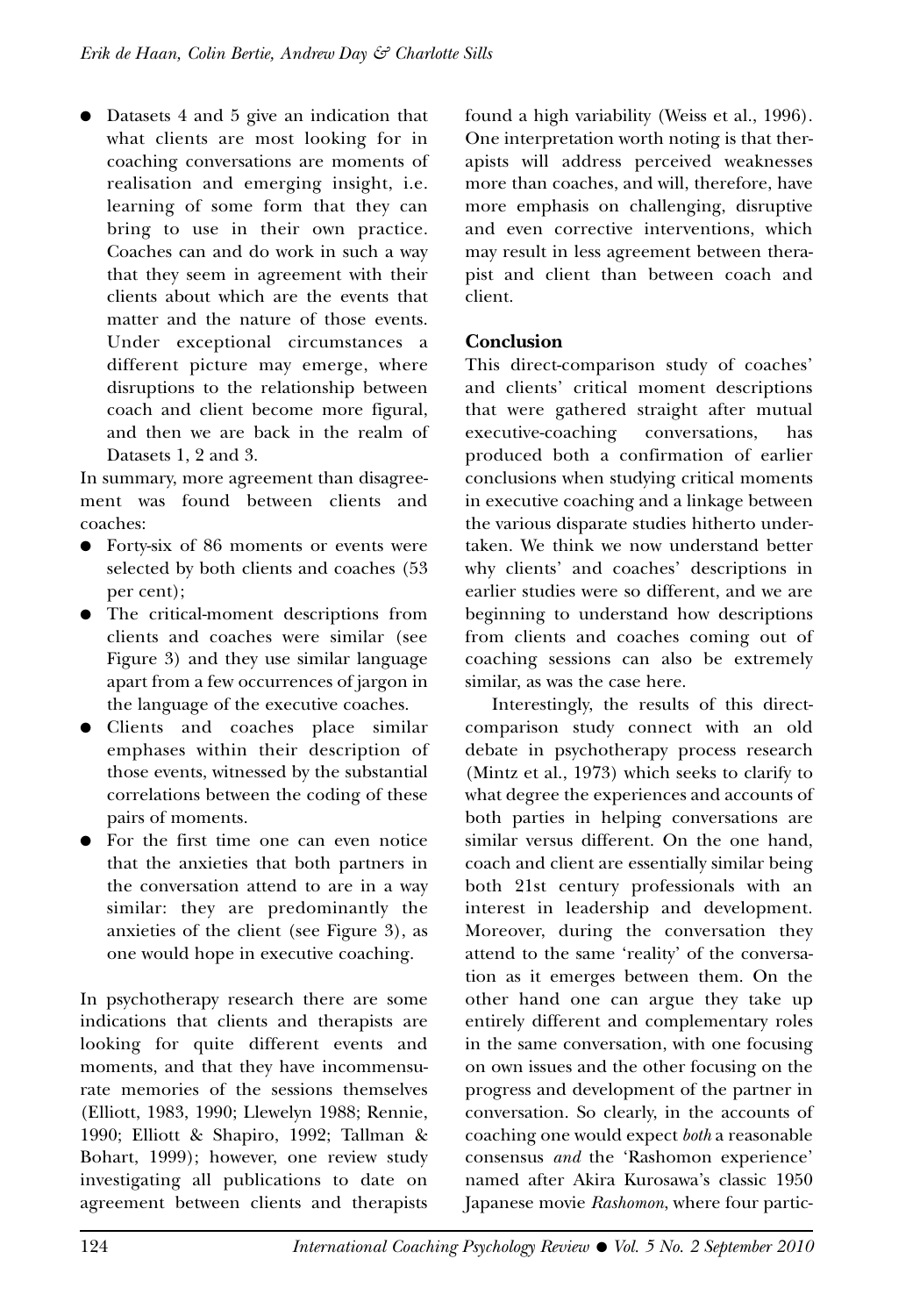ipants re-tell a single event and come up with equally plausible but totally different and incompatible accounts. Most process research in psychotherapy has confirmed the 'Rashomon-side' of the debate, showing that clients and therapists do indeed place an entirely different emphasis in recall, selection and interpretation of significant events of therapy (Mintz et al., 1973, Weiss et al., 1996). Here is how Yalom (Yalom & Elkin, 1974; p.222) formulates that side of the argument: 'I am struck by (…) the obvious discrepancies in perspective between Ginny and me. Often she values one part of the hour, I another. I press home an interpretation with much determination and pride. To humour me and to hasten our move to more important areas she 'accepts' the interpretation. To permit us to move to 'work areas', I on the other hand humour her by granting her silent requests for advice, suggestions, exhortations, or admonitions. I value my thoughtful clarifications; with one masterful stroke I make sense out of a number of disparate, seemingly unrelated facts. She rarely ever acknowledges, much less values my labours, and instead seems to profit from my simple human acts: I chuckle at her satire, I notice her clothes, I call her buxom, I tease her when we role play.' These present results seem to favour the other side of the debate, with a surprising degree of overlap between coach and client accounts, both in their recall/selection and in their emphasis/ interpretation. However, given the originality of the design and the limited scope of the dataset, it may be too early to argue that coach-client pairs have more in common than therapist-patient pairs.

From the point of view of education and professional development for coaches, the following recommendations can be drawn from this research:

1. Coaches need to be prepared for quite different circumstances in run-of-the-mill coaching and in the presence of real dramatic moments and ruptures. In ordinary coaching they need to keep the focus with what clients are interested in most: realisations, emerging insight, and reflection. In extraordinary conversations, they need to be able to deal with their own substantive doubt and anxiety, and also with strong emotions in their clients.

- 2. More effort can be put into preparing coaches for what they can expect in ordinary, successful conversations. The results of this inquiry have shown that coaches need to help clients to look beyond their current solutions and mindset, to achieve new realisations and insight. They need to remain focused on new learning and how they can support their clients to achieve that. Epiphanies are not necessarily what is needed. Sometimes creating a sense of support and reflection is adequate. As concluded before (De Haan et al., 2010), coaches need awareness of the fact that clients seem to be focused on changing their thoughts and reflections – rather than on pure space for reflection, reassurance or new actions. Coaches should ensure they have the skills to facilitate the emergence of new learning, reflection, realisation and insight.
- 3. When teaching the important findings of outcome research, for example, the so-called *common factors* that in psychotherapy have so often been shown to be significantly related to outcome and which teach us the importance of the relationship, expectancy and personality when it comes to effectiveness (Wampold 2001), it is important to consider also what *suboutcome* research (Rice & Greenberg, 1984) may teach in terms of, for example, what a practicing coach can expect in terms of their own doubts and anxieties, or clients' expectations of session-by-session learning outcomes (realisations, changing perspectives, etc.). When aspects such as the above find their

way into coach training and development programmes, this would help in making a more clear-cut case for executive coaching for the benefit of purchasers of coaching,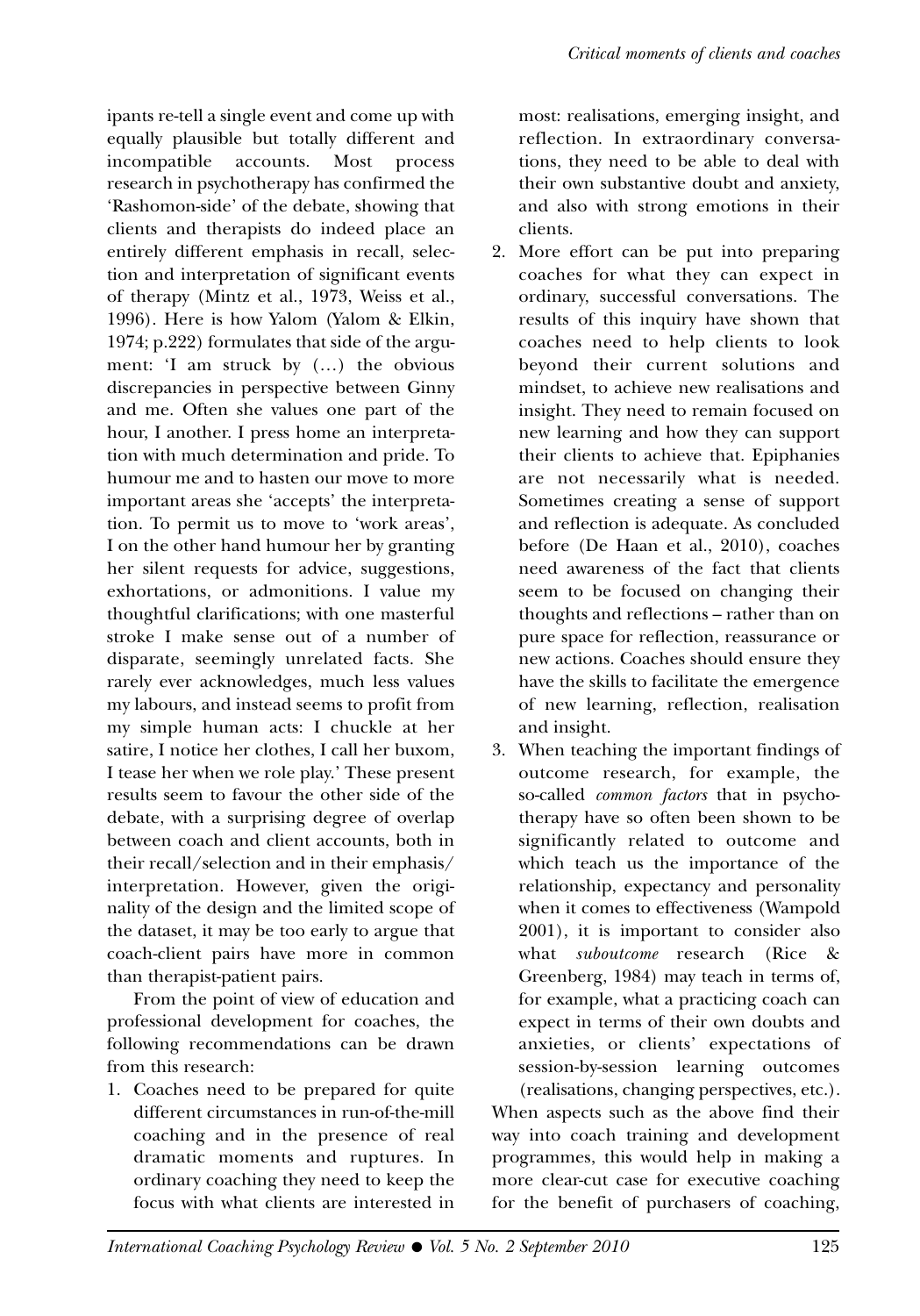including more information on expected benefits and limitations of working with an executive coach.

We would suggest there is a great need for further investigation in this area, particularly in the following domains:

- 1. Critical moments research, if only to assemble larger datasets upon which firmer conclusions can be based. A larger dataset can also be used to (dis-)confirm the more tentative conclusions in both this and other articles.
- 2. Direct-comparison studies such as the present one should be extended into longitudinal studies of coach-client relationships, which could study the progress of the intervention through the evolving reported critical moments. In such research, more care should be taken to minimise interference with the coaching intervention as a whole.
- 3. We would be most interested in finding out about critical moments and the coaching process from the perspective of the oft-neglected (indirect) clients of coaching which are the direct colleagues, managers and reports of the coaching client within the organisation of the client. It would be fascinating to investigate what they believe were the critical moments of their colleague's coaching journey.

#### **Acknowledgements**

We would like to thank all the coaches and their clients who generously gave accounts of their experiences. We are also grateful to Monica Stroink and Heather Reekie for doing most of the interviews, to Andy Copeland for helping us with the coding of the moments, and to Shirine Voller who has co-ordinated this research programme from the Ashridge Centre for Coaching.

## **Correspondence Dr Erik de Haan**

E-mail: erik.dehaan@ashridge.org.uk

**Colin Bertie** E-mail: topexeccoach@gmail.com

#### **Dr Andrew Day**

E-mail: andrew.day@ashridge.org.uk

#### **Professor Charlotte Sills**

E-mail: charlotte.sills@ashridge.org.uk

Ashridge Centre for Coaching, Ashridge Business School, Berkhamsted, Hertfordshire HP4 1NS, United Kingdom.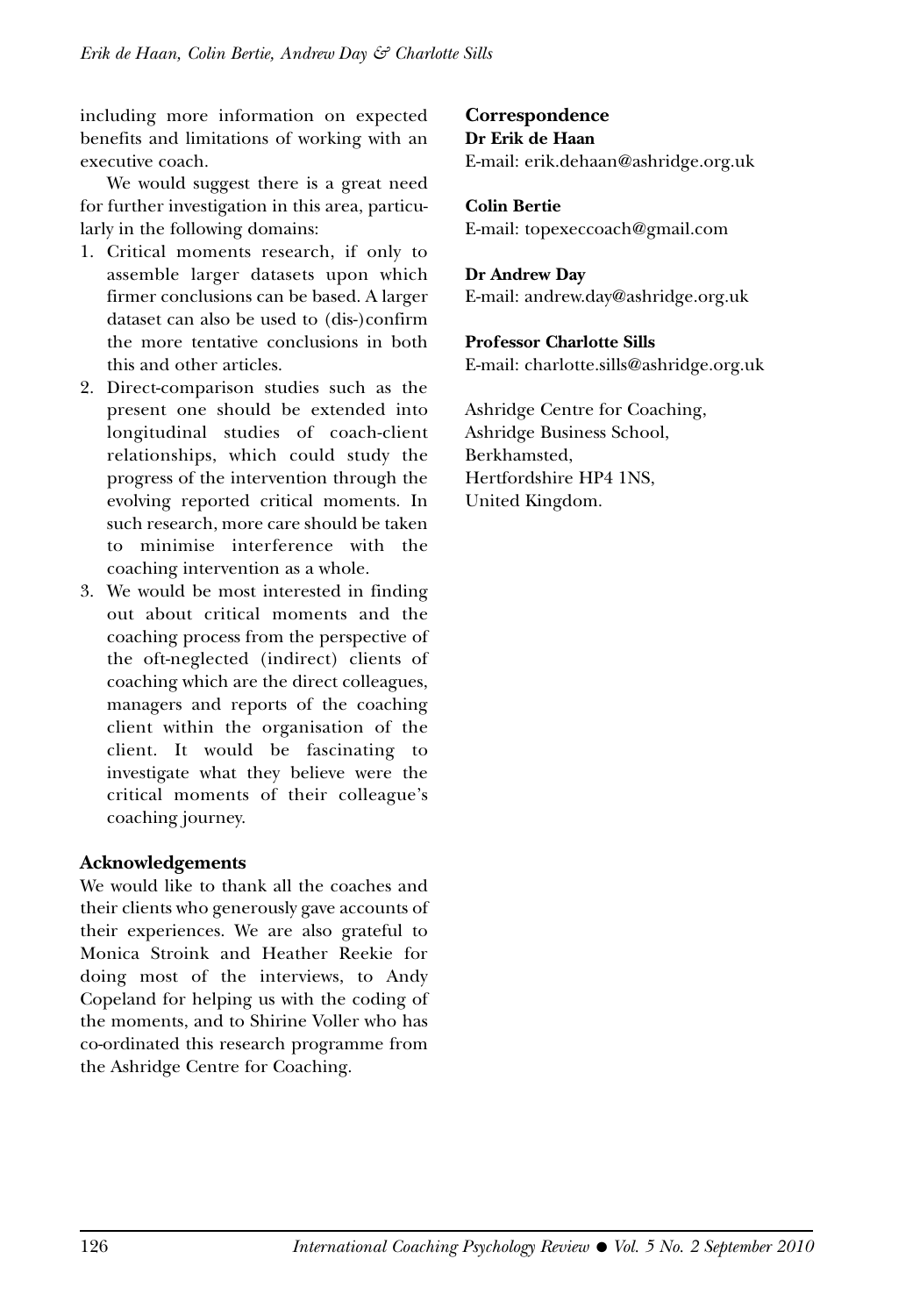#### **References**

- Caskey, N., Barker, C. & Elliott, R. (1984). Dual perspectives: Clients' and therapists' perceptions of therapist responses. *British Journal of Clinical Psychology, 23*, 281–290.
- Cohen J. (1960). A coefficient of agreement for nominal scales. *Educational and Psychological Measurement, 70*, 213–220.
- Corbin, J. & Strauss A.J. (1990). Grounded theory research: Procedures, canons and evaluative criteria. *Zeitschrift für Soziologie, 19*, 418–427.
- Day, A., De Haan, E., Blass, E., Sills, C. & Bertie, C. (2008). Coaches' experience of critical moments in the coaching. *International Coaching Psychology Review, 3*(3), 207–218.
- De Haan, E. (2008a). 'I doubt therefore I coach' Critical moments in coaching practice. *Consulting Psychology Journal: Practice and Research, 60*(1), 91–105.
- De Haan, E. (2008b). 'I struggle and emerge' Critical moments of experienced coaches. *Consulting Psychology Journal: Practice and Research, 60*(1), 106–131.
- De Haan, E., Bertie, C., Day, A. & Sills, C. (2010). Critical moments of clients of coaching: Towards a 'client model' of executive coaching. *Academy of Management Learning & Education, 9.4*
- De Haan, E., Culpin, V. & Curd, J. (in press). Executive coaching in practice: What determines helpfulness for coachees? *Personnel Review*.
- Elliott, R.  $(1983)$ . 'That is in your hands' a comprehensive process analysis of a significant event in psychotherapy. *Psychiatry, 46*, 113–129.
- Elliott, R. (1985). Helpful and nonhelpful events in brief counseling interviews: An empirical taxonomy. *Journal of Counselling Psychology, 32*, 307–322.
- Elliott, R.K. & Shapiro, D.A. (1992). Client and therapist as analysts of significant events. In S.G. Toukmanian & D.L. Rennie (Eds.), *Psychotherapeutic change: Theory-guided and descriptive research strategies* (pp.163–186). Newbury Park, CA: Sage.
- Elton Wilson, J. & Syme, G. (2006). *Objectives and outcomes: Questioning the practice of therapy.* Maidenhead: The Open University Press.
- Evers, W.J.G., Brouwers, A. & Tomic, W. (2006). A quasi-experimental study on management coaching effectiveness. *Consulting Psychology Journal: Practice and Research, 58*(3), 174–182.
- Feldman, D.C. & Lankau, M.J. (2005). Executive coaching: A review and agenda for future research. *Journal of Management, 31*, 829–848.
- Feifel, H. & Eells, J. (1964). Patients and therapists assess the same psychotherapy. *Journal of Consulting Psychology, 27*, 310–318.
- Flanagan, J.C. (1954). The critical incidents technique. *Psychological Bulletin, 51*(4), 327–358.
- Goodman, G.S., Magnussen, S., Andersson, J., Endestad, T., Løkke, C. & Mostue, C. (2006). Memory illusions and false memories in real life. In S. Magnussen & T. Helstrup (Eds.), *Everyday memory.* London: Psychology Press.
- Greif, S. (2007). Advances in research on coaching outcomes. *International Coaching Psychology Review, 2*(3), 222–249.
- Hawkins, P. & Smith, N. (2006). *Coaching, mentoring and organisational consultancy: supervision and development.* Maidenhead: The Open University Press.
- Kampa-Kokesch, S. & Anderson, M.Z. (2001). Executive coaching: A comprehensive review of the literature. *Consulting Psychology Journal: Practice and Research, 53*, 205–228.
- Llewelyn, S. (1988). Psychological therapy as viewed by clients and therapists. *British Journal of Clinical Psychology, 27*, 223–237.
- Llewelyn, S.P., Elliott, R.K., Shapiro, D.A., Hardy, G.E. & Firth-Cozens, J.A. (1988). Client perceptions of significant events in prescriptive and exploratory periods of individual therapy. *British Journal of Clinical Psychology, 27*,105–114.
- McGovern, J., Lindemann, M., Vergara, M., Murphy, S., Barker, L. & Warrenfeltz, R. (2001). Maximising the impact of executive coaching: Behavioural change, organisational outcomes, and return on investment. *The Manchester Review, 6*(1), 1–9.
- Mintz, J., Auerbach, A.H., Luborsky, L. & Johnson, M. (1973). Patients', therapists' and observers' views of psychotherapy: A 'Rashomon' experience or a reasonable consensus? *British Journal of Medical Psychology, 47*, 319–334.
- Orlinsky, D.E. & Howard, K.I. (1975). *Varieties of psychotherapeutic experience.* New York: Teachers College Press.
- Parrott, W. (2001). *Emotions in social psychology.* Philadelphia, PA: Psychology Press.
- Ragins, B.R., Cotton, J.L. & Miller, J.S. (2000). Marginal mentoring: The effects of type of mentor, quality of relationship, and programme design on work and career attitudes. Academy of Management Journal, 43(6), 1177–1194.
- Rennie, D.L. (1990). Towards a representation of the clients' experience of the psychotherapy hour. In G. Lietaer, J. Rombauts & R. Van Balen (Eds.), *Client-centred and experiential psychotherapy in the nineties.* Leuven University Press.
- Rice, L.N. & Greenberg, L.S. (Eds.) (1984). *Patterns of change: Intensive analysis of psychotherapeutic process.* New York: Guilford Press.